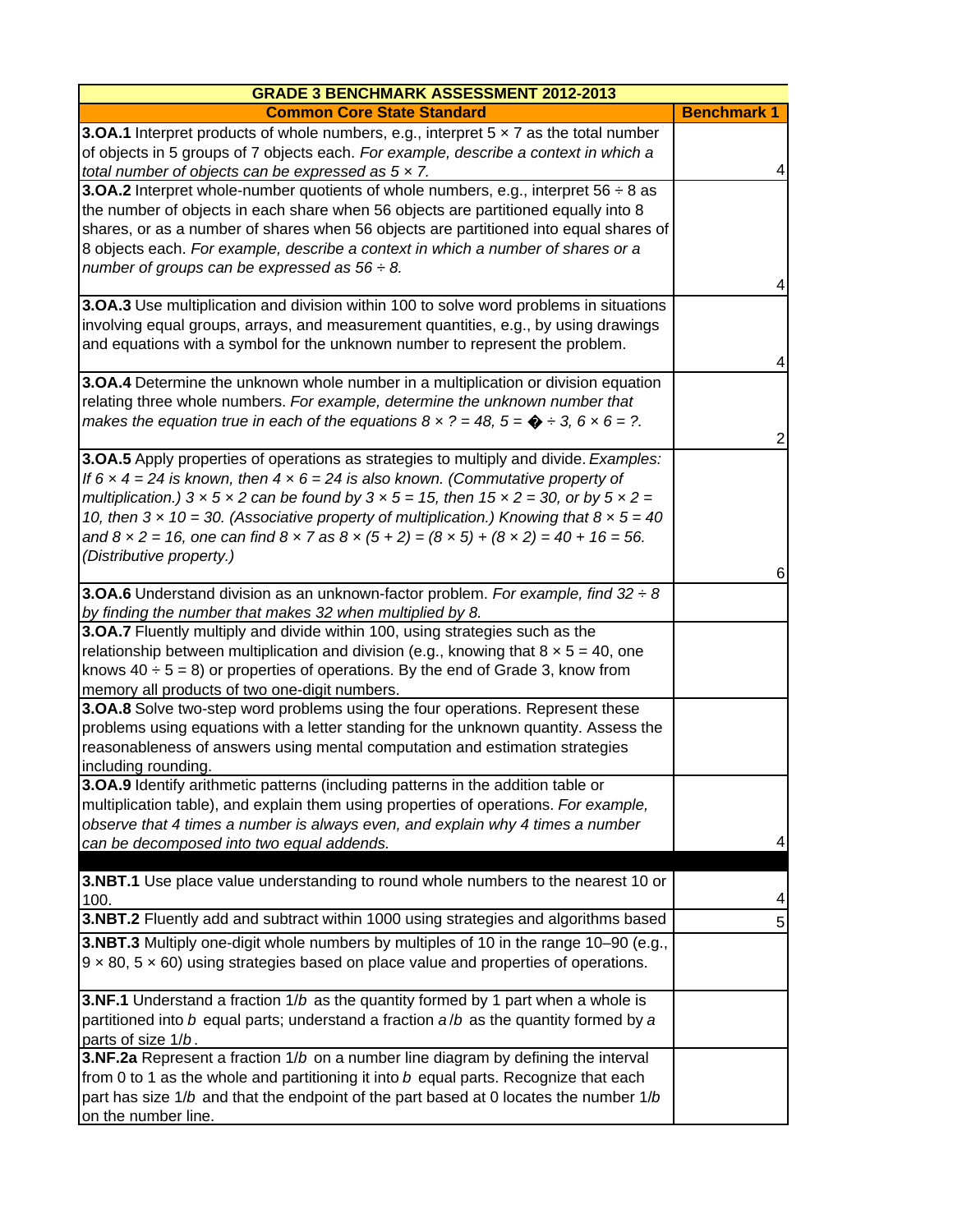| 3.NF.2b Represent a fraction a/b on a number line diagram by marking off a lengths<br>1/b from 0. Recognize that the resulting interval has size a/b and that its endpoint<br>locates the number a/b on the number line.                                                                                                                                                       |  |
|--------------------------------------------------------------------------------------------------------------------------------------------------------------------------------------------------------------------------------------------------------------------------------------------------------------------------------------------------------------------------------|--|
| 3.NF.3a Understand two fractions as equivalent (equal) if they are the same size, or<br>the same point on a number line.                                                                                                                                                                                                                                                       |  |
| <b>3.NF.3b</b> Recognize and generate simple equivalent fractions, e.g., $1/2 = 2/4$ , $4/6 = 1/2$<br>2/3). Explain why the fractions are equivalent, e.g., by using a visual fraction model.                                                                                                                                                                                  |  |
| 3.NF.3c Express whole numbers as fractions, and recognize fractions that are<br>equivalent to whole numbers. Examples: Express 3 in the form 3 = 3/1; recognize that<br>$6/1 = 6$ ; locate 4/4 and 1 at the same point of a number line diagram.                                                                                                                               |  |
| 3.NF.3d Compare two fractions with the same numerator or the same denominator by<br>reasoning about their size. Recognize that comparisons are valid only when the two<br>fractions refer to the same whole. Record the results of comparisons with the symbols<br>$\ge$ , $\equiv$ , or $\lt$ , and justify the conclusions, e.g., by using a visual fraction model.          |  |
| <b>3.MD.1</b> Tell and write time to the nearest minute and measure time intervals in<br>minutes. Solve word problems involving addition and subtraction of time intervals in<br>minutes, e.g., by representing the problem on a number line diagram.                                                                                                                          |  |
| 3.MD.2 Measure and estimate liquid volumes and masses of objects using standard<br>units of grams (g), kilograms (kg), and liters (I). Add, subtract, multiply, or divide to<br>solve one-step word problems involving masses or volumes that are given in the<br>same units, e.g., by using drawings (such as a beaker with a measurement scale) to<br>represent the problem. |  |
| 3.MD.3 Draw a scaled picture graph and a scaled bar graph to represent a data set<br>with several categories. Solve one- and two-step "how many more" and "how many<br>less" problems using information presented in scaled bar graphs. For example, draw<br>a bar graph in which each square in the bar graph might represent 5 pets.                                         |  |
| 3.MD.4 Generate measurement data by measuring lengths using rulers marked with<br>halves and fourths of an inch. Show the data by making a line plot, where the<br>horizontal scale is marked off in appropriate units- whole numbers, halves, or<br>quarters.                                                                                                                 |  |
| <b>3.MD.5a</b> A square with side length 1 unit, called "a unit square," is said to have "one<br>square unit" of area, and can be used to measure area.                                                                                                                                                                                                                        |  |
| <b>3.MD.5b</b> A plane figure which can be covered without gaps or overlaps by $n$ unit<br>squares is said to have an area of $n$ square units.<br>3.MD.6 Measure areas by counting unit squares (square cm, square m, square in,                                                                                                                                              |  |
| square ft, and improvised units).<br>3.MD.7a Find the area of a rectangle with whole-number side lengths by tiling it, and<br>show that the area is the same as would be found by multiplying the side lengths.                                                                                                                                                                |  |
| 3.MD.7b Multiply side lengths to find areas of rectangles with whole-number side<br>lengths in the context of solving real world and mathematical problems, and represent<br>whole-number products as rectangular areas in mathematical reasoning.                                                                                                                             |  |
| 3.MD.7c Use tiling to show in a concrete case that the area of a rectangle with whole-<br>number side lengths a and $b + c$ is the sum of $a \times b$ and $a \times c$ . Use area models to<br>represent the distributive property in mathematical reasoning.                                                                                                                 |  |
| 3.MD.7d Recognize area as additive. Find areas of rectilinear figures by decomposing<br>them into non-overlapping rectangles and adding the areas of the non-overlapping<br>parts, applying this technique to solve real world problems.                                                                                                                                       |  |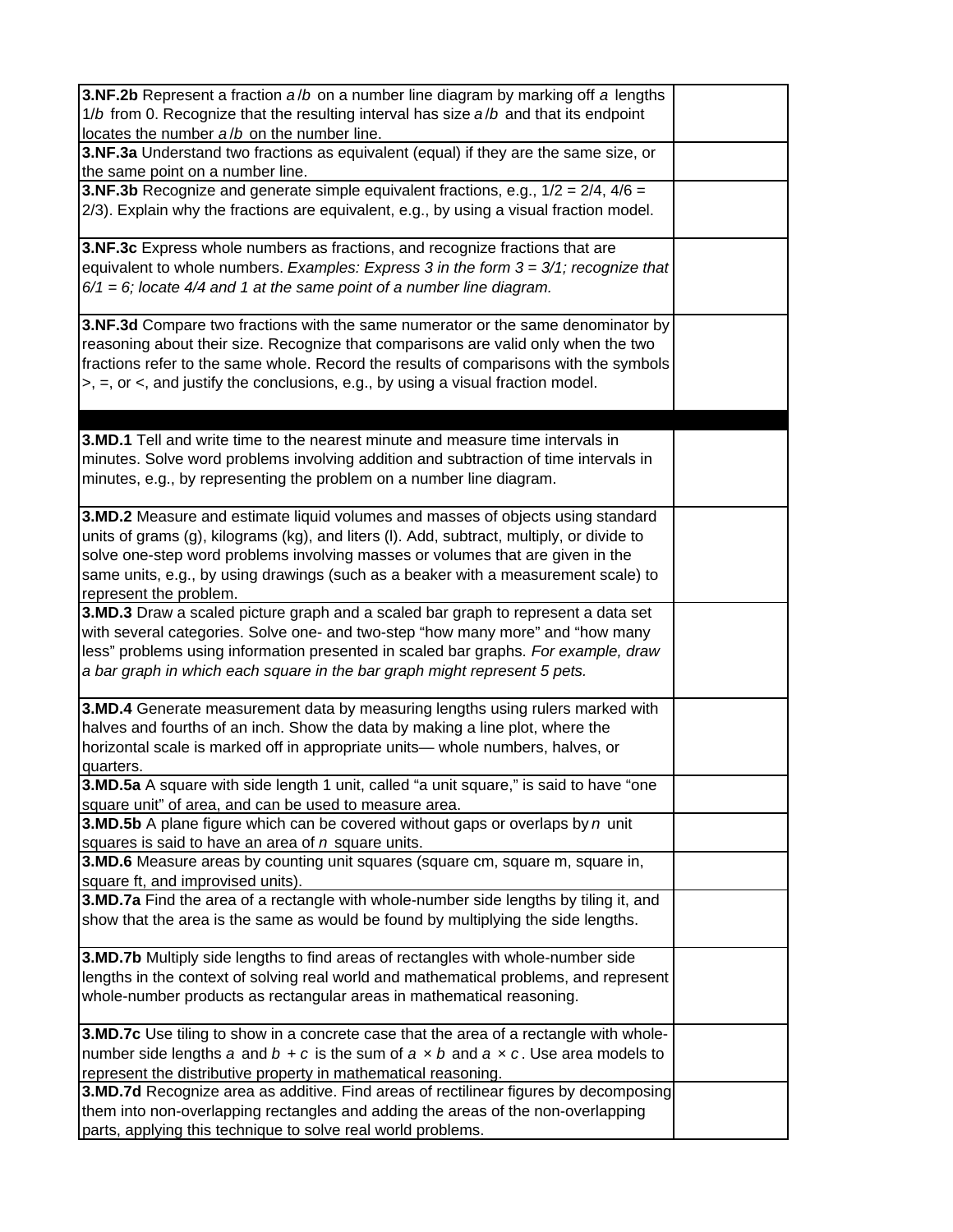| 33 |
|----|
|    |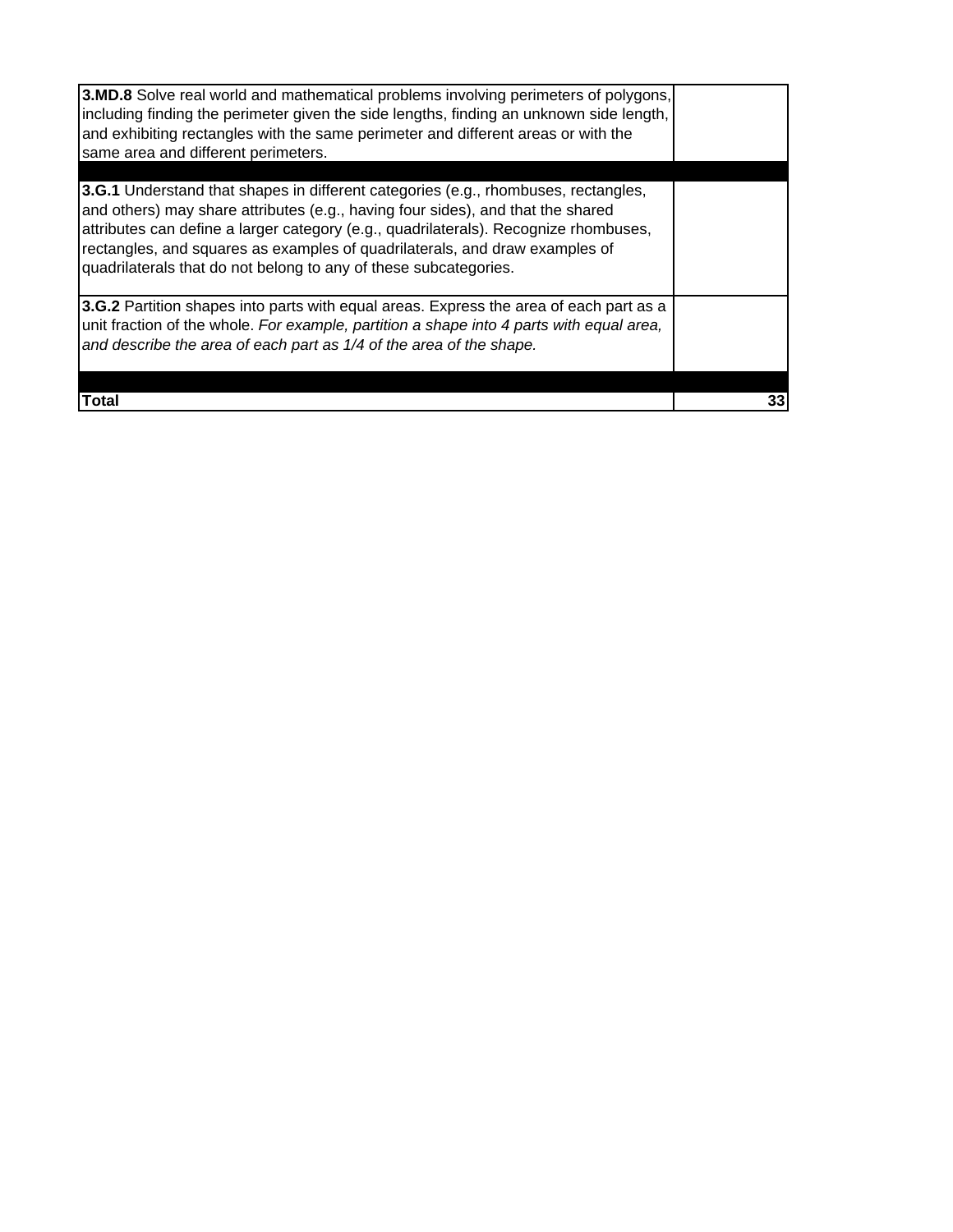| <b>GRADE 4 BENCHMARK ASSESSMENT 2012-2013</b>                                                         |                    |
|-------------------------------------------------------------------------------------------------------|--------------------|
| <b>Common Core State Standard</b>                                                                     | <b>Benchmark 1</b> |
| <b>4.0A.1</b> Interpret a multiplication equation as a comparison, e.g., interpret $35 = 5 \times 7$  |                    |
| as a statement that 35 is 5 times as many as 7 and 7 times as many as 5.                              |                    |
| Represent verbal statements of multiplicative comparisons as multiplication                           |                    |
| equations.                                                                                            | 3                  |
| 4.0A.2 Multiply or divide to solve word problems involving multiplicative                             |                    |
| comparison, e.g., by using drawings and equations with a symbol for the unknown                       |                    |
| number to represent the problem, distinguishing multiplicative comparison from                        |                    |
| additive comparison.                                                                                  | 3                  |
| 4.OA.3 Solve multistep word problems posed with whole numbers and having                              |                    |
| whole-number answers using the four operations, including problems in which                           |                    |
| remainders must be interpreted. Represent these problems using equations with a                       |                    |
| letter standing for the unknown quantity. Assess the reasonableness of answers                        |                    |
| using mental computation and estimation strategies including rounding.                                |                    |
|                                                                                                       | 4                  |
| 4.0A.4 Find all factor pairs for a whole number in the range 1 - 100. Recognize that                  |                    |
| a whole number is a multiple of each of its factors. Determine whether a given whole                  |                    |
| number in the range 1 - 100 is a multiple of a given one-digit number. Determine                      |                    |
| whether a given whole number in the range 1-100 is prime or composite.                                |                    |
|                                                                                                       | 3                  |
| 4.0A.5 Generate a number or shape pattern that follows a given rule. Identify                         |                    |
| apparent features of the pattern that were not explicit in the rule itself. For example,              |                    |
| given the rule "Add 3" and the starting number 1, generate terms in the resulting                     |                    |
| sequence and observe that the terms appear to alternate between odd and even                          |                    |
| numbers. Explain informally why the numbers will continue to alternate in this way.                   |                    |
|                                                                                                       |                    |
| 4.NBT.1 Recognize that in a multi-digit whole number, a digit in one place                            |                    |
| represents ten times what it represents in the place to its right. For example,                       |                    |
| recognize that 700 / 70 = 10 by applying concepts of place value and division.                        | 3                  |
| 4.NBT.2 Read and write multi-digit whole numbers using base-ten numerals,                             |                    |
| number names, and expanded form. Compare two multi-digit numbers based on                             |                    |
| meanings of the digits in each place, using >, =, and < symbols to record the results                 |                    |
| of comparisons.                                                                                       | 4                  |
| 4.NBT.3 Use place value understanding to round multi-digit whole numbers to any                       |                    |
| place.                                                                                                | 3                  |
| 4.NBT.4 Fluently add and subtract multi-digit whole numbers using the standard                        |                    |
| algorithm.                                                                                            | 3                  |
| 4.NBT.5 Multiply a whole number of up to four digits by a one-digit whole number,                     |                    |
| and multiply two two-digit numbers, using strategies based on place value and the                     |                    |
| properties of operations. Illustrate and explain the calculation by using equations,                  |                    |
| rectangular arrays, and/or area models.                                                               |                    |
| 4.NBT.6 Find whole-number quotients and remainders with up to four-digit                              |                    |
| dividends and one-digit divisors, using strategies based on place value, the                          |                    |
| properties of operations, and/or the relationship between multiplication and division.                |                    |
| Illustrate and explain the calculation by using equations, rectangular arrays, and/or                 |                    |
| area models.                                                                                          |                    |
|                                                                                                       |                    |
| <b>4.NF.1</b> Explain why a fraction $a/b$ is equivalent to a fraction $(n \times a)/(n \times b)$ by |                    |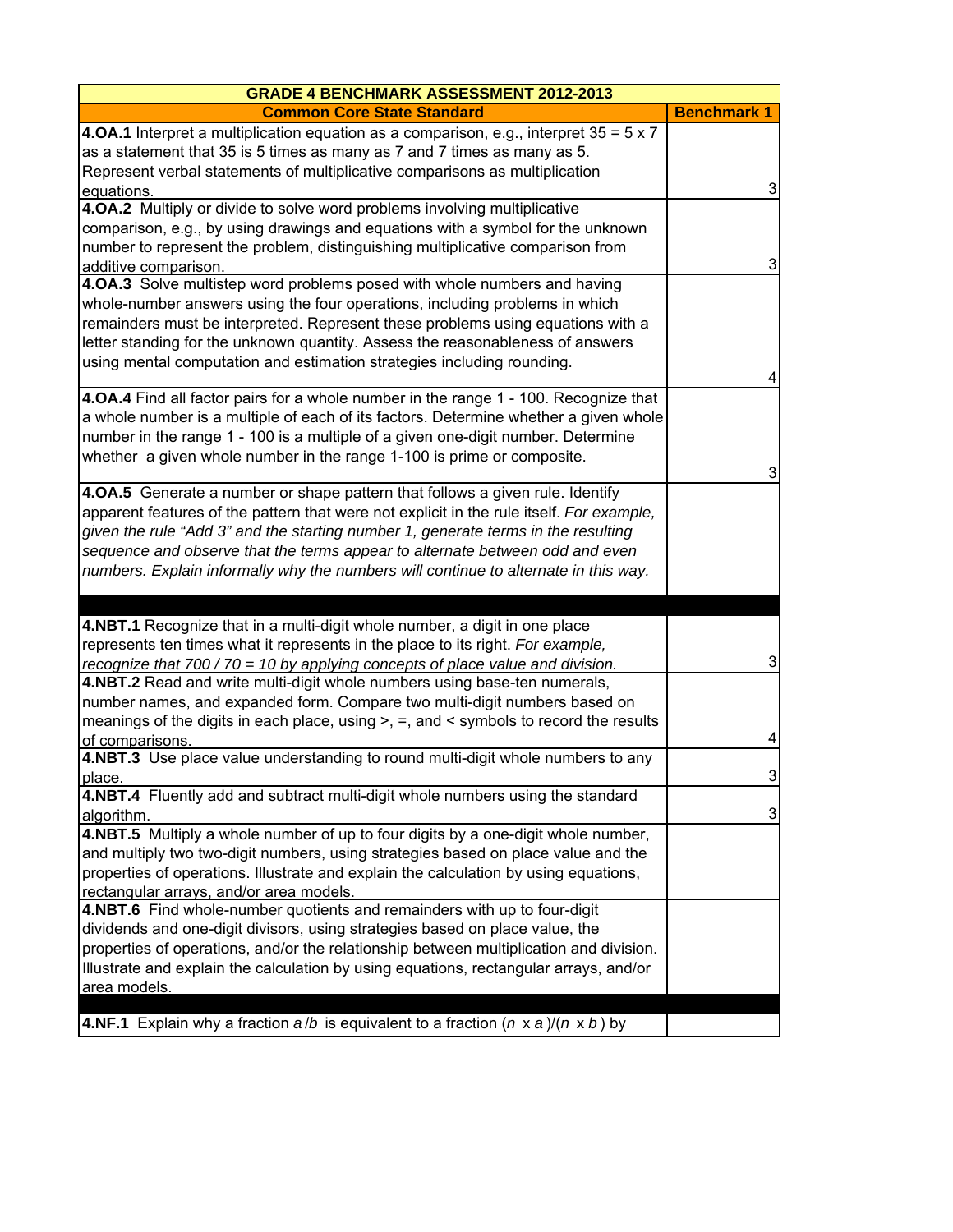| 4.NF.2 Compare two fractions with different numerators and different denominators,<br>e.g., by creating common denominators or numerators, or by comparing to a<br>benchmark fraction such as 1/2. Recognize that comparisons are valid only when<br>the two fractions refer to the same whole. Record the results of comparisons with<br>symbols $\geq, =$ , or $\leq$ , and justify the conclusions, e.g., by using a visual fraction model.                                                                               |   |
|------------------------------------------------------------------------------------------------------------------------------------------------------------------------------------------------------------------------------------------------------------------------------------------------------------------------------------------------------------------------------------------------------------------------------------------------------------------------------------------------------------------------------|---|
| 4.NF.3a Understand addition and subtraction of fractions as joining and separating<br>parts referring to the same whole.                                                                                                                                                                                                                                                                                                                                                                                                     |   |
| 4.NF.3b Decompose a fraction into a sum of fractions with the same denominator in<br>more than one way, recording each decomposition by an equation. Justify<br>decompositions, e.g., by using a visual fraction model. Examples: $3/8 = 1/8 + 1/8 + 1$<br>$1/8$ ; $3/8 = 1/8 + 2/8$ ; $2 \frac{1}{8} = 1 + 1 + \frac{1}{8} = \frac{8}{8} + \frac{8}{8} + \frac{1}{8}$ .                                                                                                                                                     |   |
| 4.NF.3c Add and subtract mixed numbers with like denominators, e.g., by replacing<br>each mixed number with an equivalent fraction, and/or by using properties of<br>operations and the relationship between addition and subtraction.                                                                                                                                                                                                                                                                                       |   |
| 4.NF.3d Solve word problems involving addition and subtraction of fractions<br>referring to the same whole and having like denominators, e.g., by using visual<br>fraction models and equations to represent the problem.                                                                                                                                                                                                                                                                                                    |   |
| 4.NF.4a Understand a fraction a/b as a multiple of 1/b. For example, use a visual<br>fraction model to represent $5/4$ as the product $5 \times (1/4)$ , recording the conclusion by<br>the equation $5/4 = 5 \times (1/4)$ .                                                                                                                                                                                                                                                                                                |   |
| 4.NF.4b Understand a multiple of a/b as a multiple of 1/b, and use this<br>understanding to multiply a fraction by a whole number. For example, use a visual<br>fraction model to express $3 \times (2/5)$ as $6 \times (1/5)$ ,<br>recognizing this product as 6/5. (In general, $n \times (a/b) = (n \times a)/b$ .)                                                                                                                                                                                                       |   |
| 4.NF.4c Solve word problems involving multiplication of a fraction by a whole<br>number, e.g., by using visual fraction models and equations to represent the<br>problem. For example, if each person at a party will eat 3/8 of a pound of roast beef,<br>and there will be 5 people at the party, how many pounds of roast beef will be<br>needed? Between what two whole numbers does your answer lie?                                                                                                                    |   |
| 4.NF.5 Express a fraction with denominator 10 as an equivalent fraction with<br>denominator 100, and use this technique to add two fractions with respective<br>denominators 10 and 100. For example, express 3/10 as 30/100, and add 3/10 +<br>$4/100 = 34/100.$                                                                                                                                                                                                                                                            |   |
| 4.NF.6 Use decimal notation for fractions with denominators 10 or 100. For<br>example, rewrite 0.62 as 62/100; describe a length as 0.62 meters; locate 0.62 on a<br>number line diagram.                                                                                                                                                                                                                                                                                                                                    |   |
| 4.NF.7 Compare two decimals to hundredths by reasoning about their size.<br>Recognize that comparisons are valid only when the two decimals refer to the same<br>whole. Record the results of comparisons with the symbols $>$ , =, or $\lt$ , and justify the<br>conclusions, e.g., by using a visual model.                                                                                                                                                                                                                |   |
| 4.MD.1 Know relative sizes of measurement units within one system of units<br>including km, m, cm; kg, g; lb, oz.; l, ml; hr, min, sec. Within a single system of<br>measurement, express measurements in a larger unit in terms of a smaller unit.<br>Record measurement equivalents in a two column table. For example, know that 1<br>ft is 12 times as long as 1 in. Express the length of a 4 ft snake as 48 in. Generate a<br>conversion table for feet and inches listing the number pairs (1, 12), (2, 24), (3, 36), | 3 |
| 4.MD.2 Use the four operations to solve word problems involving distances,<br>intervals of time, liquid volumes, masses of objects, and money,<br>including problems involving simple fractions or decimals, and problems that require<br>expressing measurements given in a larger unit in terms of a smaller unit.<br>Represent measurement quantities using diagrams such as number line diagrams<br>that feature a measurement scale.                                                                                    | 1 |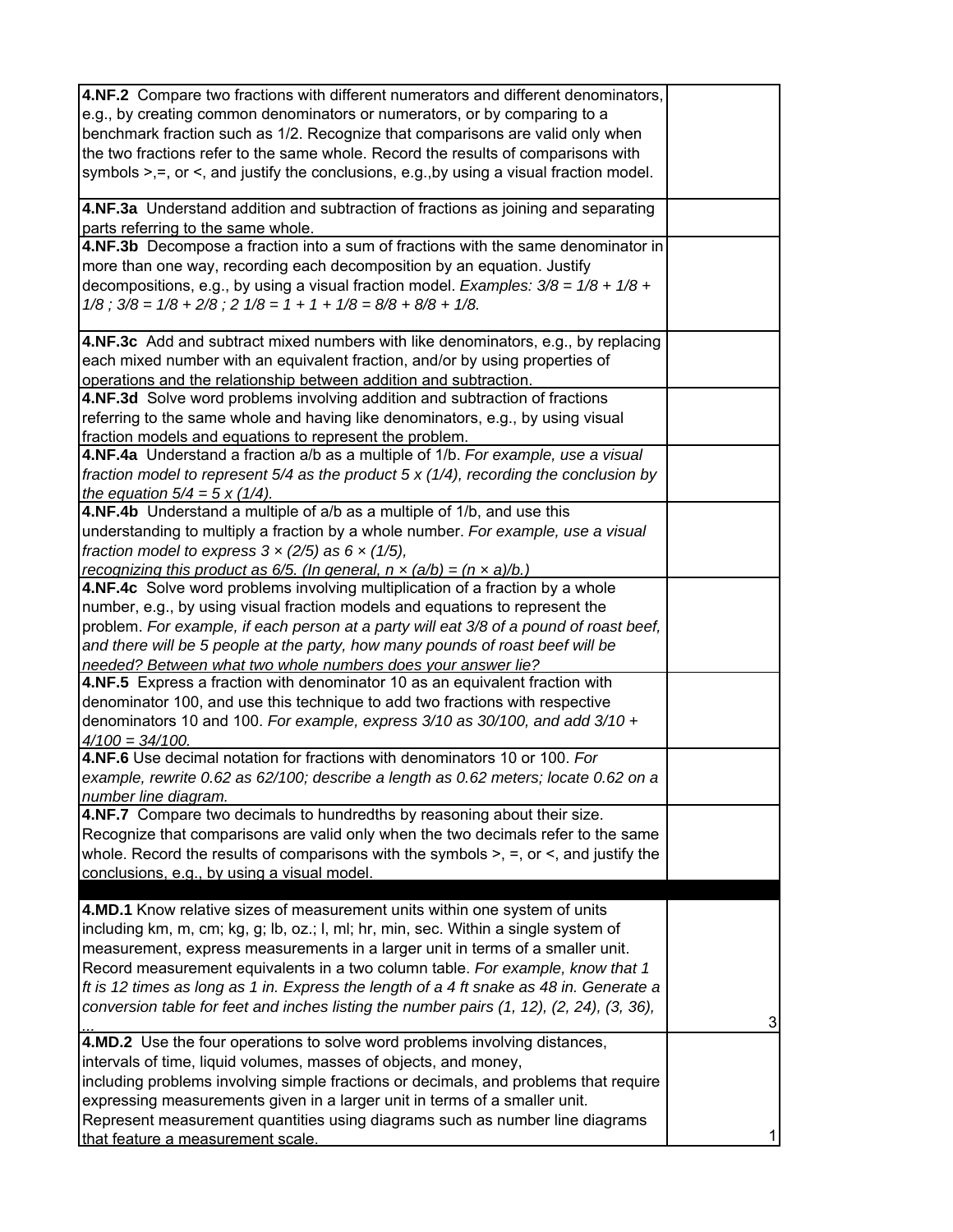| 4.MD.3 Apply the area and perimeter formulas for rectangles in real world and         |    |
|---------------------------------------------------------------------------------------|----|
| mathematical problems. For example, find the width of a rectangular room given the    |    |
| area of the flooring and the length, by viewing the area formula as a multiplication  |    |
| equation with an unknown factor.                                                      |    |
| 4.MD.4 Make a line plot to display a data set of measurements in fractions of a unit  |    |
| (1/2, 1/4, 1/8). Solve problems involving addition and subtraction of fractions by    |    |
| using information presented in line plots. For example, from a line plot find and     |    |
| interpret the difference in length between the longest and shortest specimens in an   |    |
| insect collection.                                                                    |    |
| 4.MD.5a An angle is measured with reference to a circle with its center at the        |    |
| common endpoint of the rays, by considering the fraction of the circular arc between  |    |
| the points where the two rays intersect the circle. An angle that turns through 1/360 |    |
| of a circle is called a "one-degree angle," and can be used to measure angles.        |    |
| 4.MD.5b An angle that turns through n one-degree angles is said to have an angle      |    |
| measure of n degrees.                                                                 |    |
| 4.MD.6 Measure angles in whole-number degrees using a protractor. Sketch              |    |
| angles of specified measure.                                                          |    |
| 4.MD.7 Recognize angle measure as additive. When an angle is decomposed into          |    |
| non-overlapping parts, the angle measure of the whole is the sum of the angle         |    |
| measures of the parts. Solve addition and subtraction problems to find unknown        |    |
| angles on a diagram in real world and mathematical problems, e.g., by using an        |    |
| equation with a symbol for the unknown angle measure.                                 |    |
|                                                                                       |    |
| 4.G.1 Draw points, lines, line segments, rays, angles (right, acute, obtuse), and     |    |
| perpendicular and parallel lines. Identify these in two-dimensional figures.          |    |
| 4.G.2 Classify two-dimensional figures based on the presence or absence of            |    |
| parallel or perpendicular lines, or the presence or absence of angles of a specified  |    |
| size. Recognize right triangles as a category, and identify right triangles.          |    |
| 4.G.3 Recognize a line of symmetry for a two-dimensional figure as a line across      |    |
| the figure such that the figure can be folded along the line into matching parts.     |    |
| Identify line-symmetric figures and draw lines of symmetry.                           |    |
|                                                                                       |    |
| <b>Total</b>                                                                          | 30 |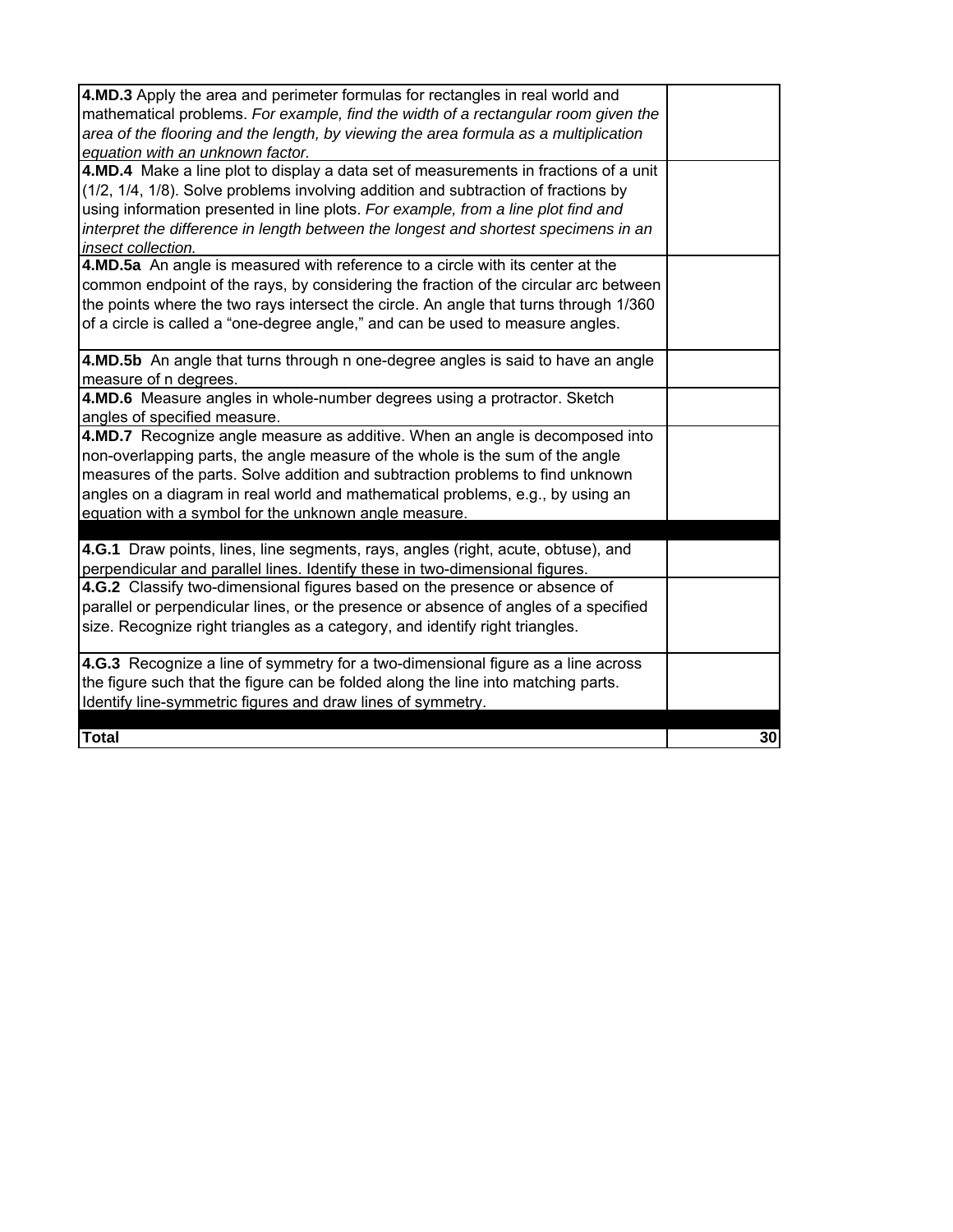| <b>GRADE 5 BENCHMARK ASSESSMENT 2012-2013</b>                                                                                                                                                                                                                                                                                                                                                                                                                                                                                                                                                                                    |                    |
|----------------------------------------------------------------------------------------------------------------------------------------------------------------------------------------------------------------------------------------------------------------------------------------------------------------------------------------------------------------------------------------------------------------------------------------------------------------------------------------------------------------------------------------------------------------------------------------------------------------------------------|--------------------|
| <b>Common Core State Standard</b>                                                                                                                                                                                                                                                                                                                                                                                                                                                                                                                                                                                                | <b>Benchmark 1</b> |
| 5.0A.1 Use parentheses, brackets, or braces in numerical expressions, and<br>evaluate expressions with these symbols.                                                                                                                                                                                                                                                                                                                                                                                                                                                                                                            | 2                  |
| 5.OA.2 Write simple expressions that record calculations with numbers, and<br>interpret numerical expressions without evaluating them. For example,<br>express the calculation "add 8 and 7, then multiply by 2" as $2 \times (8 + 7)$ . Recognize<br>that $3 \times (18932 + 921)$ is three times as large as $18932 + 921$ , without having to                                                                                                                                                                                                                                                                                 |                    |
| calculate the indicated sum or product.<br>5.0A.3 Generate two numerical patterns using two given rules. Identify apparent<br>relationships between corresponding terms. Form ordered pairs consisting of<br>corresponding terms from the two patterns, and<br>graph the ordered pairs on a coordinate plane. For example, given the rule "Add 3"<br>and the starting number 0, and given the rule "Add 6" and the<br>starting number 0, generate terms in the resulting sequences, and observe that the<br>terms in one sequence are twice the corresponding terms in the<br>other sequence. Explain informally why this is so. | 3                  |
|                                                                                                                                                                                                                                                                                                                                                                                                                                                                                                                                                                                                                                  |                    |
| 5.NBT.1 Recognize that in a multi-digit number, a digit in the one place represents<br>10 times as much as it represents in the place to its right and 1/10 of what it<br>represents in the place to its left.                                                                                                                                                                                                                                                                                                                                                                                                                   | 2                  |
| 5.NBT.2 Explain patterns in the number of zeros of the product when multiplying a<br>number by powers of 10, and explain patterns in the placement of the decimal point<br>when a decimal is multiplied or<br>divided by a power of 10. Use whole-number exponents to denote powers of 10.                                                                                                                                                                                                                                                                                                                                       |                    |
|                                                                                                                                                                                                                                                                                                                                                                                                                                                                                                                                                                                                                                  | 2                  |
| 5.NBT.3a Read and write decimals to thousandths using base-ten numerals,<br>number names, and expanded form, e.g., $347.392 = 3 \times 100 + 4 \times$<br>$10 + 7 \times 1 + 3 \times (1/10) + 9 \times (1/100) + 2 \times (1/1000)$ .                                                                                                                                                                                                                                                                                                                                                                                           | 2                  |
| 5.NBT.3b Compare two decimals to thousandths based on meanings of the digits in<br>each place, using $>$ , $=$ , and $\le$ symbols to record the results<br>of comparisons.                                                                                                                                                                                                                                                                                                                                                                                                                                                      | 2                  |
| <b>5.NBT.4</b> Use place value understanding to round decimals to any place.                                                                                                                                                                                                                                                                                                                                                                                                                                                                                                                                                     | $\overline{3}$     |
| 5.NBT.5 Fluently multiply multi-digit whole numbers using the standard algorithm.                                                                                                                                                                                                                                                                                                                                                                                                                                                                                                                                                | 3                  |
| 5.NBT.6 Find whole-number quotients of whole numbers with up to four-digit<br>dividends and two-digit divisors, using strategies based on place value, the<br>properties of operations, and/or the relationship between multiplication and division.<br>Illustrate and explain the calculation by using equations, rectangular arrays, and/or<br>area models.                                                                                                                                                                                                                                                                    | 3                  |
| 5.NBT.7 Add, subtract, multiply, and divide decimals to hundredths, using concrete                                                                                                                                                                                                                                                                                                                                                                                                                                                                                                                                               | 6                  |
|                                                                                                                                                                                                                                                                                                                                                                                                                                                                                                                                                                                                                                  |                    |
| 5.NF.1 Add and subtract fractions with unlike denominators (including mixed<br>numbers) by replacing given fractions with equivalent fractions in such a way as to<br>produce an equivalent sum or difference of fractions with like denominators. For<br>example, $2/3$ + 5/4 = 8/12 + 15/12 = 23/12. (In<br>qeneral, $a/b + c/d = (ad + bc)/bd.$                                                                                                                                                                                                                                                                               | 2                  |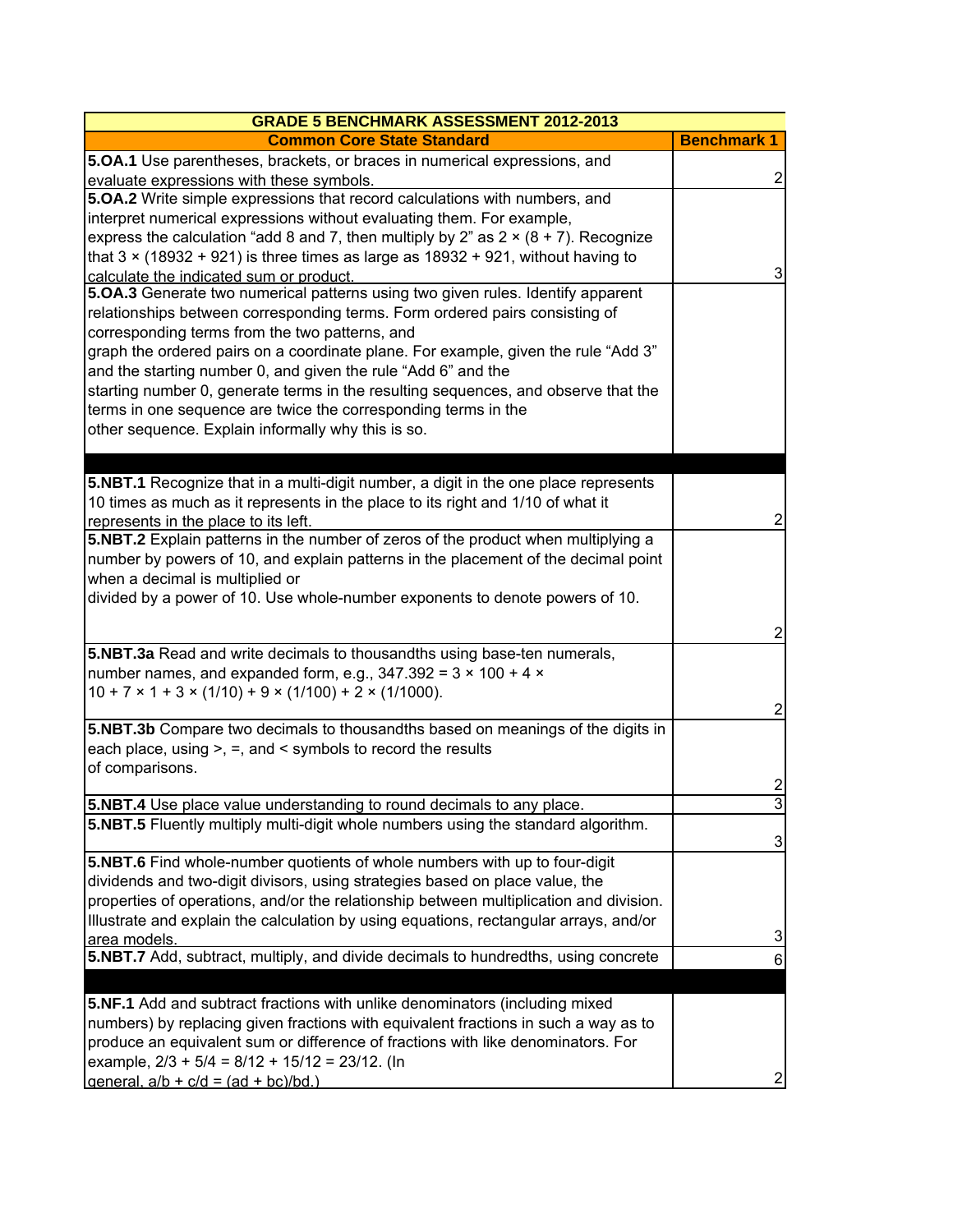| 5.NF.2 Solve word problems involving addition and subtraction of fractions referring                  |                |
|-------------------------------------------------------------------------------------------------------|----------------|
| to the same whole, including cases of unlike denominators, e.g., by using visual                      |                |
| fraction models or equations to represent the problem. Use benchmark fractions and                    |                |
| number sense of fractions to estimate mentally and assess the reasonableness of                       |                |
| answers. For example, recognize an incorrect result $2/5 + 1/2 = 3/7$ , by observing                  |                |
| that $3/7 < 1/2$ .                                                                                    | $\overline{2}$ |
| <b>5.NF.3</b> Interpret a fraction as division of the numerator by the denominator (a/b = $a \div$    |                |
| b). Solve word problems involving division of whole numbers leading to answers in                     |                |
| the form of fractions or mixed numbers, e.g., by using visual fraction models or                      |                |
| equations to represent the problem. For example, interpret 3/4 as the result of                       |                |
| dividing 3 by 4, noting that 3/4 multiplied by 4 equals 3, and that when 3 wholes are                 |                |
| shared equally among 4 people each person has a share of size 3/4. If 9 people                        |                |
| want to share a 50-pound sack of rice equally by weight, how many pounds of rice                      |                |
| should each person get? Between what two whole numbers does your answer lie?                          |                |
| 5.NF.4 Apply and extend previous understandings of multiplication to multiply a                       |                |
| fraction or whole number by a fraction.                                                               |                |
| 5.NF.4a Interpret the product (a/b) $\times$ q as a parts of a partition of q into b equal            |                |
| parts; equivalently, as the result of a sequence of operations $a \times q + b$ . For example,        |                |
| use a visual fraction model to show ( $2/3$ ) $\times$ 4 = 8/3, and create a story context for        |                |
| this equation. Do the same with (2/3) $\times$ (4/5) = 8/15. (In general, (a/b) $\times$ (c/d) =      |                |
| ac/bd.)                                                                                               |                |
| 5.NF.4b Find the area of a rectangle with fractional side lengths by tiling it with unit              |                |
| squares of the appropriate unit fraction side lengths, and show that the area is the                  |                |
| same as would be found by multiplying the side lengths. Multiply fractional side                      |                |
| lengths to find areas of rectangles, and represent fraction products as rectangular                   |                |
| areas.<br>5.NF.5a Comparing the size of a product to the size of one factor on the basis of the       |                |
| size of the other factor, without performing the indicated multiplication                             |                |
| 5.NF.5b Explaining why multiplying a given number by a fraction greater than 1                        |                |
| results in a product greater than the given number (recognizing multiplication by                     |                |
| whole numbers greater than 1 as a familiar case); explaining why multiplying a given                  |                |
| number by a fraction less than 1 results in a product smaller than the given number;                  |                |
| and relating the principle of fraction equivalence $a/b = (n \times a)/(n \times b)$ to the effect of |                |
| multiplying a/b by 1                                                                                  |                |
| 5.NF.6 Solve real world problems involving multiplication of fractions and mixed                      |                |
| numbers, e.g., by using visual fraction models or equations to                                        |                |
| represent the problem.                                                                                |                |
| 5.NF.7 Apply and extend previous understandings of division to divide unit fractions                  |                |
| by whole numbers and whole numbers by unit fractions.                                                 |                |
| Students able to multiply fractions in general can develop strategies to divide                       |                |
| fractions in general, by reasoning about the relationship between multiplication and                  |                |
| division. But division of a fraction by a fraction is not a requirement at this grade.                |                |
| 5.NF.7a Interpret division of a unit fraction by a non-zero whole number, and                         |                |
| compute such quotients. For example, create a story context                                           |                |
| for $(1/3) \div 4$ , and use a visual fraction model to show the quotient. Use the                    |                |
| relationship between multiplication and division to explain that $(1/3) \div 4 = 1/12$                |                |
| because $(1/12) \times 4 = 1/3$ .                                                                     |                |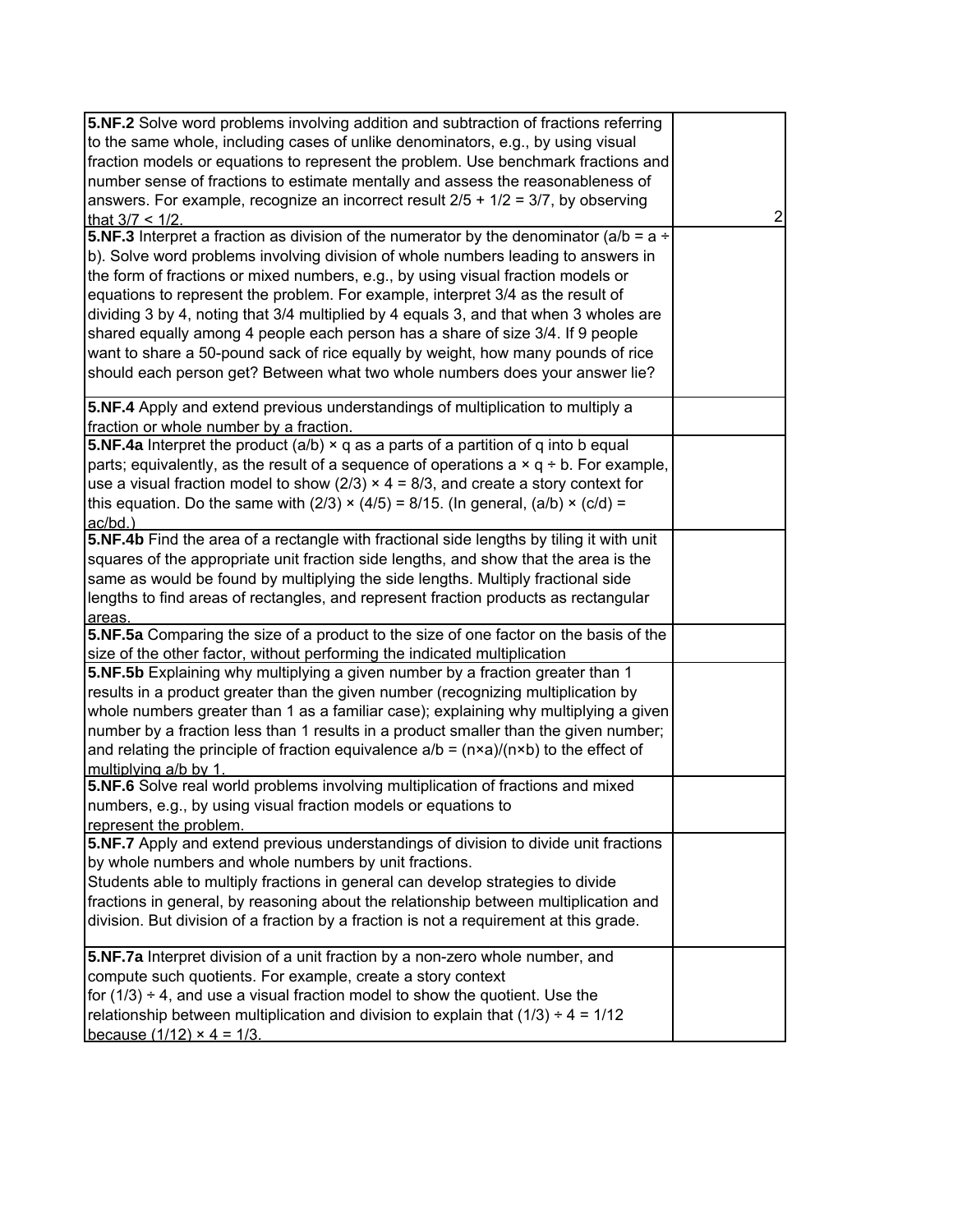| 5.NF.7b Interpret division of a whole number by a unit fraction, and compute such<br>quotients. For example, create a story context for $4 \div (1/5)$ , and use a visual fraction<br>model to show the quotient. Use the relationship between multiplication and division<br>to explain that $4 \div (1/5) = 20$ because $20 \times (1/5) = 4$ .                                                              |                |
|----------------------------------------------------------------------------------------------------------------------------------------------------------------------------------------------------------------------------------------------------------------------------------------------------------------------------------------------------------------------------------------------------------------|----------------|
| 5.NF.7c Solve real world problems involving division of unit fractions by non-zero<br>whole numbers and division of whole numbers by unit<br>fractions, e.g., by using visual fraction models and equations to represent the<br>problem. For example, how much chocolate will each person get if 3 people share<br>1/2 lb of chocolate equally? How many 1/3-cup servings are in 2 cups of raisins?            |                |
| 5.MD.1 Convert among different-sized standard measurement units within a given<br>measurement system (e.g., convert 5 cm to 0.05 m), and use<br>these conversions in solving multi-step, real world problems.<br>5.MD.2 Make a line plot to display a data set of measurements in fractions of a unit                                                                                                          | $\overline{2}$ |
| (1/2, 1/4, 1/8). Use operations on fractions for this grade to solve<br>problems involving information presented in line plots. For example, given different<br>measurements of liquid in identical beakers, find the amount of liquid each beaker<br>would contain if the total amount in all the beakers were redistributed equally.                                                                         |                |
| 5.MD.3 Recognize volume as an attribute of solid figures and understand concepts<br>of volume measurement.                                                                                                                                                                                                                                                                                                     |                |
| 5.MD.3a A cube with side length 1 unit, called a "unit cube," is said to have a "one<br>cubic unit" of volume, and can be used to measure volume.                                                                                                                                                                                                                                                              |                |
| 5.MD.3b A solid figure which can be packed without gaps or overlaps using n unit<br>cubes is said to have a volume of n cubic units.                                                                                                                                                                                                                                                                           |                |
| 5.MD.4 Measure volumes by counting unit cubes, using cubic cm, cubic in, cubic ft,<br>and improvised units.                                                                                                                                                                                                                                                                                                    |                |
| 5.MD.5 Relate volume to the operations of multiplication and addition and solve real<br>world and mathematical problems involving volume.                                                                                                                                                                                                                                                                      |                |
| 5.MD.5a Find the volume of a right rectangular prism with whole-number side<br>lengths by packing it with unit cubes, and show that the volume is the same as<br>would be found by multiplying the edge<br>lengths, equivalently by multiplying the height by the area of the base. Represent<br>threefold whole-number products as volumes, e.g., to represent the associative<br>property of multiplication. |                |
| <b>5.MD.5b</b> Apply the formulas $V = I \times w \times h$ and $V = b \times h$ for rectangular prisms to<br>find volumes of right rectangular prisms with whole number edge lengths in the<br>context of solving real world and mathematical problems.                                                                                                                                                       |                |
| 5.MD.5c Recognize volume as additive. Find volumes of solid figures composed of<br>two non-overlapping right rectangular prisms by adding the volumes of the non-<br>overlapping parts, applying this<br>technique to solve real world problems.                                                                                                                                                               |                |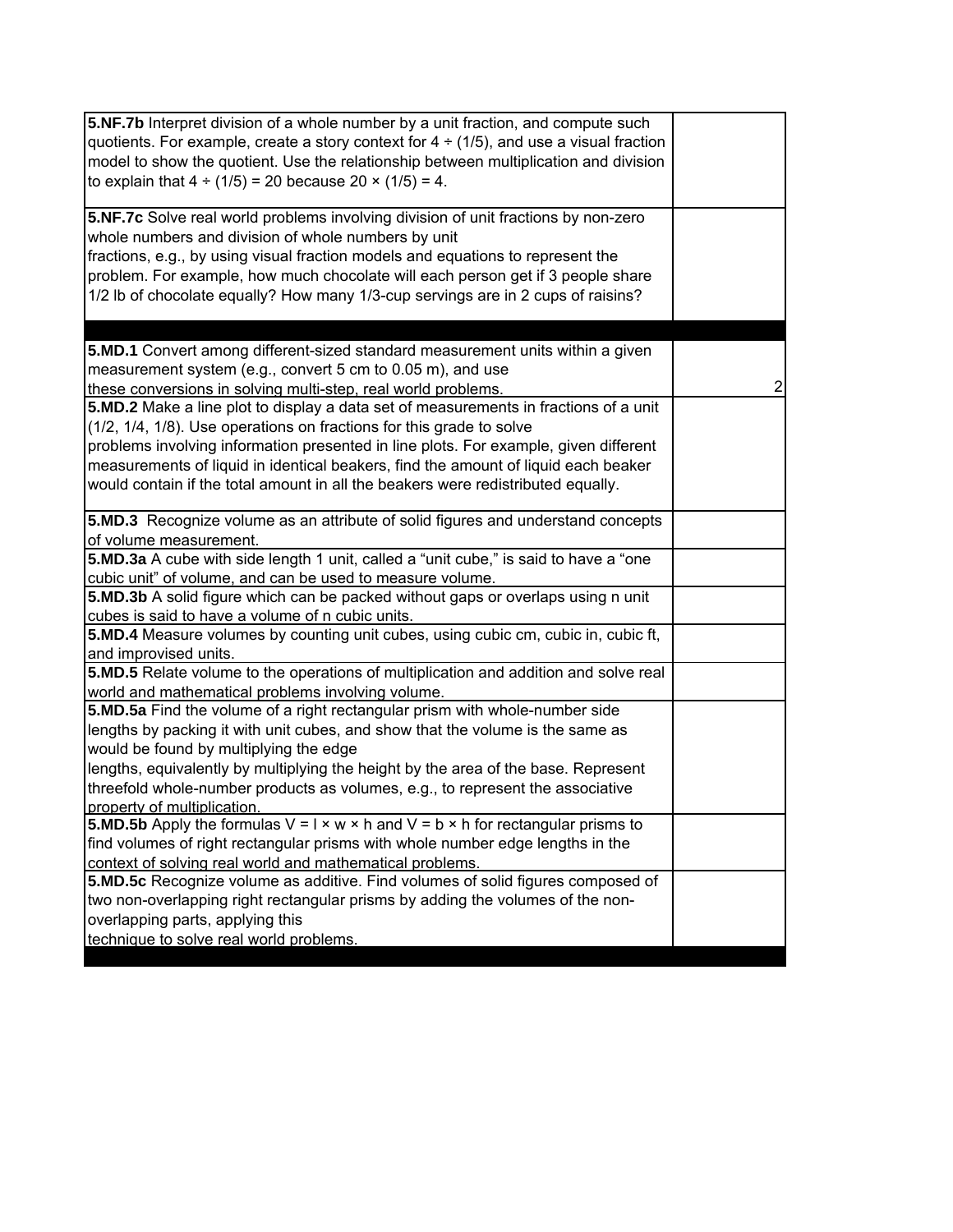| <b>5.G.1</b> Use a pair of perpendicular number lines, called axes, to define a coordinate |    |
|--------------------------------------------------------------------------------------------|----|
| system, with the intersection of the lines (the origin) arranged to coincide with the 0    |    |
| on each line and a given point in                                                          |    |
| the plane located by using an ordered pair of numbers, called its coordinates.             |    |
| Understand that the first number indicates how far to travel from the origin in the        |    |
| direction of one axis, and the second                                                      |    |
| number indicates how far to travel in the direction of the second axis, with the           |    |
| convention that the names of the two axes and the coordinates correspond (e.g., x-         |    |
| axis and x-coordinate, y-axis and                                                          |    |
| v-coordinate)                                                                              |    |
| 5.G.2 Represent real world and mathematical problems by graphing points in the             |    |
| first quadrant of the coordinate plane, and interpret coordinate values of points in       |    |
| the context of the situation.                                                              |    |
| 5.G.3 Understand that attributes belonging to a category of two-dimensional figures        |    |
| also belong to all subcategories of that category.                                         |    |
| For example, all rectangles have four right angles and squares are rectangles, so all      |    |
| squares have four right angles.                                                            |    |
| 5.G.4 Classify two-dimensional figures in a hierarchy based on properties.                 |    |
|                                                                                            |    |
| Total                                                                                      | 34 |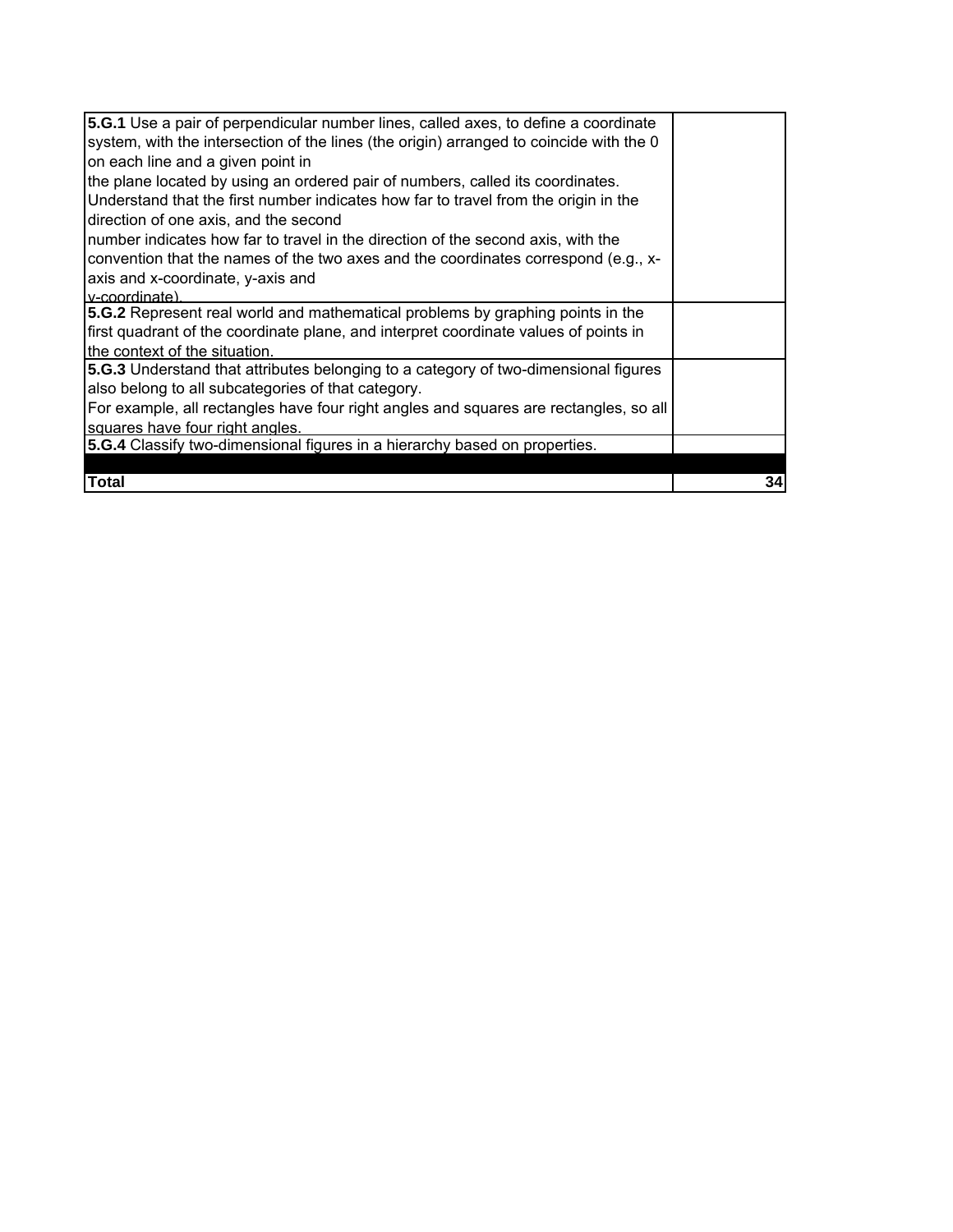| <b>GRADE 6 BENCHMARK ASSESSMENT 2012-2013</b>                                    |                    |
|----------------------------------------------------------------------------------|--------------------|
| <b>Common Core State Standard</b>                                                | <b>Benchmark 1</b> |
| 6.RP.1 Understand the concept of a ratio and use ratio language to               |                    |
| describe a ratio relationship between two quantities. For example, "The          |                    |
| ratio of wings to beaks in the bird house at the zoo was 2:1, because for        |                    |
| every 2 wings there was 1 beak." "For every vote candidate A received,           |                    |
| candidate C received nearly three votes."                                        | 1                  |
|                                                                                  |                    |
| 6.RP.2 Understand the concept of a unit rate a/b associated with a ratio         |                    |
| a:b with $b \neq 0$ , and use rate language in the context of a ratio            |                    |
| relationship. For example, "This recipe has a ratio of 3 cups of flour to 4      |                    |
| cups of sugar, so there is 3/4 cup of flour for each cup of sugar." "We          |                    |
| paid \$75 for 15 hamburgers, which is a rate of \$5 per hamburger."1             |                    |
|                                                                                  |                    |
| 6.RP.3.a Make tables of equivalent ratios relating quantities with whole-        |                    |
| number measurements, find missing values in the tables, and plot the             |                    |
| pairs of values on the coordinate plane. Use tables to compare ratios.           | 5                  |
| 6.RP.3b Solve unit rate problems including those involving unit pricing          |                    |
| and constant speed. For example, if it took 7 hours to mow 4 lawns, then         |                    |
| at that rate, how many lawns could be mowed in 35 hours? At what rate            |                    |
| were lawns being mowed?                                                          | 5                  |
| 6.RP.3c Find a percent of a quantity as a rate per 100 (e.g., 30% of a           |                    |
| quantity means 30/100 times the quantity); solve problems involving              |                    |
| finding the whole, given a part and the percent.                                 | 4                  |
| 6.RP.3d Use ratio reasoning to convert measurement units; manipulate             |                    |
| and transform units appropriately when multiplying or dividing quantities.       | 4                  |
|                                                                                  |                    |
| 6.NS.1 Interpret and compute quotients of fractions, and solve word              |                    |
| problems involving division of fractions by fractions, e.g., by using visual     |                    |
| fraction models and equations to represent the problem. For example,             |                    |
| create a story context for $(2/3) \div (3/4)$ and use a visual fraction model to |                    |
| show the quotient; use the relationship between multiplication and               |                    |
| division to explain that $(2/3) \div (3/4) = 8/9$ because 3/4 of 8/9 is 2/3. (In |                    |
| general, $(a/b) \div (c/d) = ad/bc$ .) How much chocolate will each person get   |                    |
| if 3 people share 1/2 lb of chocolate equally? How many 3/4-cup                  |                    |
| servings are in 2/3 of a cup of yogurt? How wide is a rectangular strip of       |                    |
| land with length 3/4 mi and area 1/2 square mi?                                  |                    |
|                                                                                  | 5                  |
| 6.NS.2 Fluently divide multi-digit numbers using the standard algorithm.         |                    |
|                                                                                  | 10                 |
| 6.NS.3 Fluently add, subtract, multiply, and divide multi-digit decimals         |                    |
| using the standard algorithm for each operation.                                 | 4                  |
| 6.NS.4 Find the greatest common factor of two whole numbers less than            |                    |
| or equal to 100 and the least common multiple of two whole numbers               |                    |
| less than or equal to 12. Use the distributive property to express a sum         |                    |
| of two whole numbers 1-100 with a common factor as a multiple of a               |                    |
| sum of two whole numbers with no common factor. For example,                     |                    |
| express $36 + 8$ as $4 (9 + 2)$ .                                                | 3                  |
| 6.NS.5 Understand that positive and negative numbers are used                    |                    |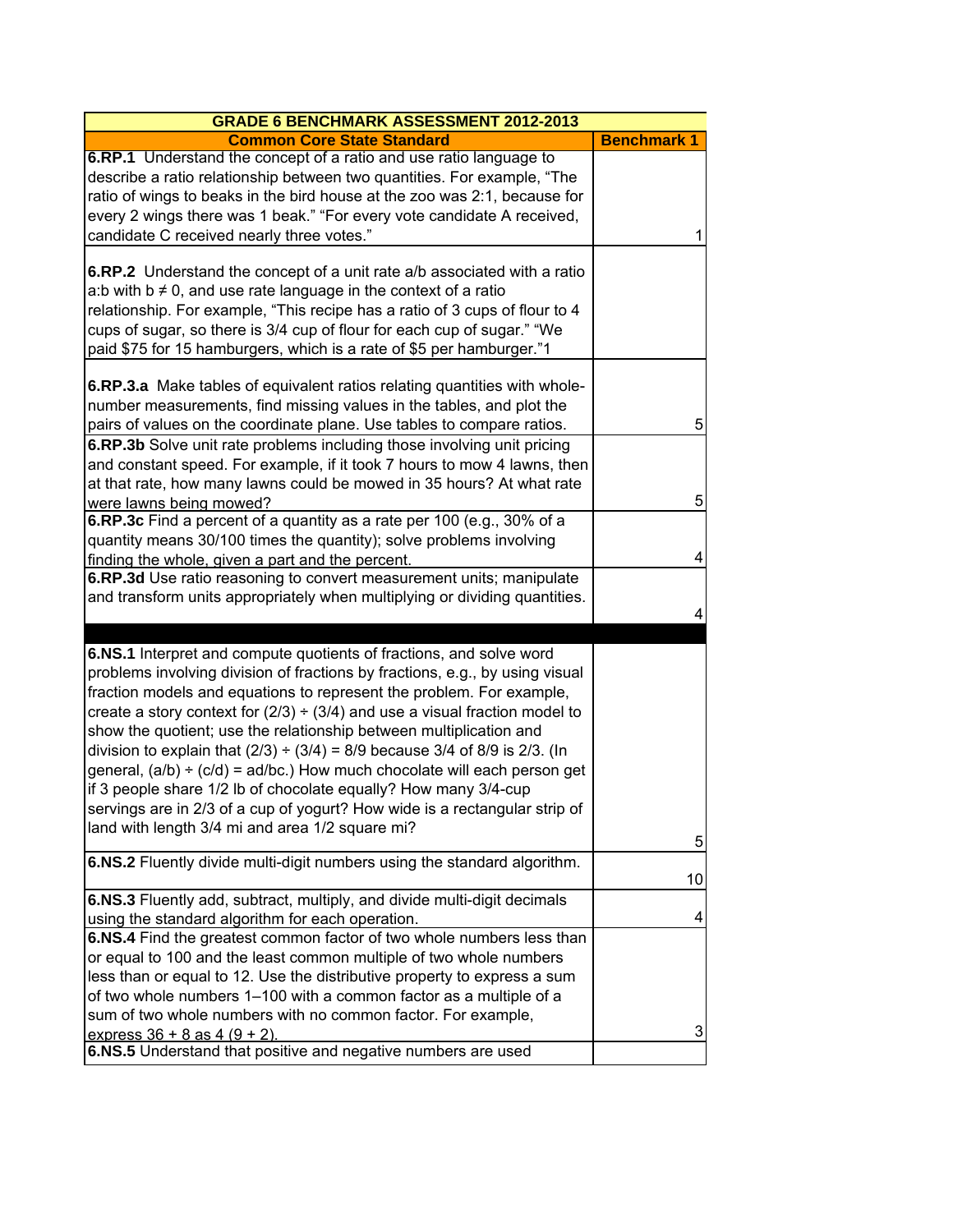| 6.NS.6a Recognize opposite signs of numbers as indicating locations on            |  |
|-----------------------------------------------------------------------------------|--|
| opposite sides of 0 on the number line; recognize that the opposite of the        |  |
| opposite of a number is the number itself, e.g., $-(-3) = 3$ , and that 0 is its  |  |
| own opposite.                                                                     |  |
| 6.NS.6b Understand signs of numbers in ordered pairs as indicating                |  |
| locations in quadrants of the coordinate plane; recognize that when two           |  |
| ordered pairs differ only by signs, the locations of the points are related       |  |
| by reflections across one or both axes.                                           |  |
| 6.NS.6c Find and position integers and other rational numbers on a                |  |
| horizontal or vertical number line diagram; find and position pairs of            |  |
| integers and other rational numbers on a coordinate plane.                        |  |
| 6.NS.7a Interpret statements of inequality as statements about the                |  |
| relative position of two numbers on a number line diagram. For example,           |  |
| Interpret $-3 > -7$ as a statement that $-3$ is located to the right of $-7$ on a |  |
| number line oriented from left to right.                                          |  |
| 6.NS.7b Write, interpret, and explain statements of order for rational            |  |
| numbers in real-world contexts. For example, write $-3$ °C > $-7$ °C to           |  |
| express the fact that $-3$ °C is warmer than $-7$ °C.                             |  |
| 6.NS.7c Understand the absolute value of a rational number as its                 |  |
| distance from 0 on the number line; interpret absolute value as                   |  |
| magnitude for a positive or negative quantity in a real-world situation. For      |  |
| example, for an account balance of $-30$ dollars, write $ -30  = 30$ to           |  |
| describe the size of the debt in dollars.                                         |  |
| 6.NS.7d Distinguish comparisons of absolute value from statements                 |  |
| about order. For example, recognize that an account balance less than             |  |
| -30 dollars represents a debt greater than 30 dollars.                            |  |
| 6.NS.8 Solve real-world and mathematical problems by graphing points              |  |
| in all four quadrants of the coordinate plane. Include use of coordinates         |  |
| and absolute value to find distances between points with the same first           |  |
| coordinate or the same second coordinate.                                         |  |
|                                                                                   |  |
| 6.EE.1 Write and evaluate numerical expressions involving whole-                  |  |
| number exponents.                                                                 |  |
| 6.EE.2a Write expressions that record operations with numbers and with            |  |
| letters standing for numbers. For example, express the calculation                |  |
| "Subtract y from 5" as $5 - y$ .                                                  |  |
| <b>6.EE.2b</b> Identify parts of an expression using mathematical terms (sum,     |  |
| term, product, factor, quotient, coefficient); view one or more parts of an       |  |
| expression as a single entity. For example, describe the expression 2 (8)         |  |
| $+$ 7) as a product of two factors; view (8 $+$ 7) as both a single entity and a  |  |
| sum of two terms.                                                                 |  |
| 6.EE.2c Evaluate expressions at specific values of their variables.               |  |
| Include expressions that arise from formulas used in real-world                   |  |
| problems. Perform arithmetic operations, including those involving whole-         |  |
| number exponents, in the conventional order when there are no                     |  |
| parentheses to specify a particular order (Order of Operations). For              |  |
| example, use the formulas $V = s3$ and $A = 6 s2$ to find the volume and          |  |
| surface area of a cube with sides of length $s = 1/2$ .                           |  |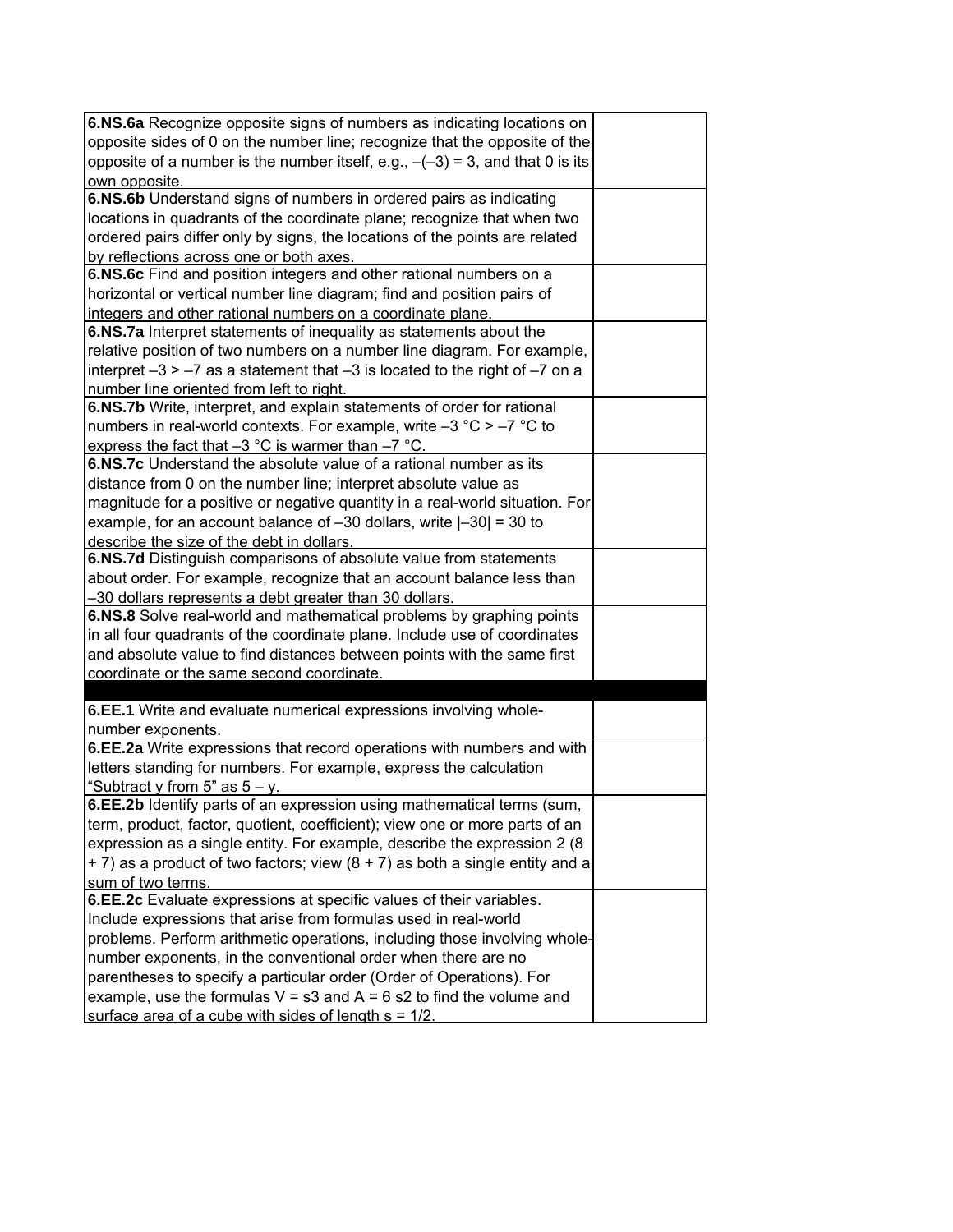| 6.EE.3 Apply the properties of operations to generate equivalent<br>expressions. For example, apply the distributive property to the<br>expression 3 $(2 + x)$ to produce the equivalent expression 6 + 3x; apply<br>the distributive property to the expression $24x + 18y$ to produce the<br>equivalent expression 6 (4x + 3y); apply properties of operations to $y + y$<br>$+$ y to produce the equivalent expression 3y.<br>6.EE.4 Identify when two expressions are equivalent (i.e., when the two<br>expressions name the same number regardless of which value is<br>substituted into them). For example, the expressions $y + y + y$ and 3y<br>are equivalent because they name the same number regardless of which<br>number y stands for.<br>6.EE.5 Understand solving an equation or inequality as a process of<br>answering a question: which values from a specified set, if any, make<br>the equation or inequality true? Use substitution to determine whether a |   |
|----------------------------------------------------------------------------------------------------------------------------------------------------------------------------------------------------------------------------------------------------------------------------------------------------------------------------------------------------------------------------------------------------------------------------------------------------------------------------------------------------------------------------------------------------------------------------------------------------------------------------------------------------------------------------------------------------------------------------------------------------------------------------------------------------------------------------------------------------------------------------------------------------------------------------------------------------------------------------------|---|
| given number in a specified set makes an equation or inequality true.<br>6.EE.6 Use variables to represent numbers and write expressions when<br>solving a real-world or mathematical problem; understand that a variable<br>can represent an unknown number, or, depending on the purpose at                                                                                                                                                                                                                                                                                                                                                                                                                                                                                                                                                                                                                                                                                    |   |
| hand, any number in a specified set.<br>6.EE.7 Solve real-world and mathematical problems by writing and<br>solving equations of the form $x + p = q$ and $px = q$ for cases in which p, q<br>and x are all nonnegative rational numbers.                                                                                                                                                                                                                                                                                                                                                                                                                                                                                                                                                                                                                                                                                                                                        |   |
| <b>6.EE.8</b> Write an inequality of the form $x > c$ or $x < c$ to represent a<br>constraint or condition in a real-world or mathematical problem.<br>Recognize that inequalities of the form $x > c$ or $x < c$ have infinitely many<br>solutions; represent solutions of such inequalities on number line<br>diagrams.                                                                                                                                                                                                                                                                                                                                                                                                                                                                                                                                                                                                                                                        |   |
| 6.EE.9 Use variables to represent two quantities in a real-world problem<br>that change in relationship to one another; write an equation to express<br>one quantity, thought of as the dependent variable, in terms of the other<br>quantity, thought of as the independent variable. Analyze the relationship<br>between the dependent and independent variables using graphs and<br>tables, and relate these to the equation. For example, in a problem<br>involving motion at constant speed, list and graph ordered pairs of<br>distances and times, and write the equation d = 65t to represent the<br>relationship between distance and time.                                                                                                                                                                                                                                                                                                                             |   |
| 6.G.1 Find the area of right triangles, other triangles, special<br>quadrilaterals, and polygons by composing into rectangles or<br>decomposing into triangles and other shapes; apply these techniques in<br>the context of solving real-world and mathematical problems.                                                                                                                                                                                                                                                                                                                                                                                                                                                                                                                                                                                                                                                                                                       |   |
| 6.G.2 Find the volume of a right rectangular prism with fractional edge<br>lengths by packing it with unit cubes of the appropriate unit fraction edge<br>lengths, and show that the volume is the same as would be found by<br>multiplying the edge lengths of the prism. Apply the formulas $V = I w h$<br>and $V = b$ h to find volumes of right rectangular prisms with fractional<br>edge lengths in the context of solving real-world and mathematical<br>problems.                                                                                                                                                                                                                                                                                                                                                                                                                                                                                                        | 1 |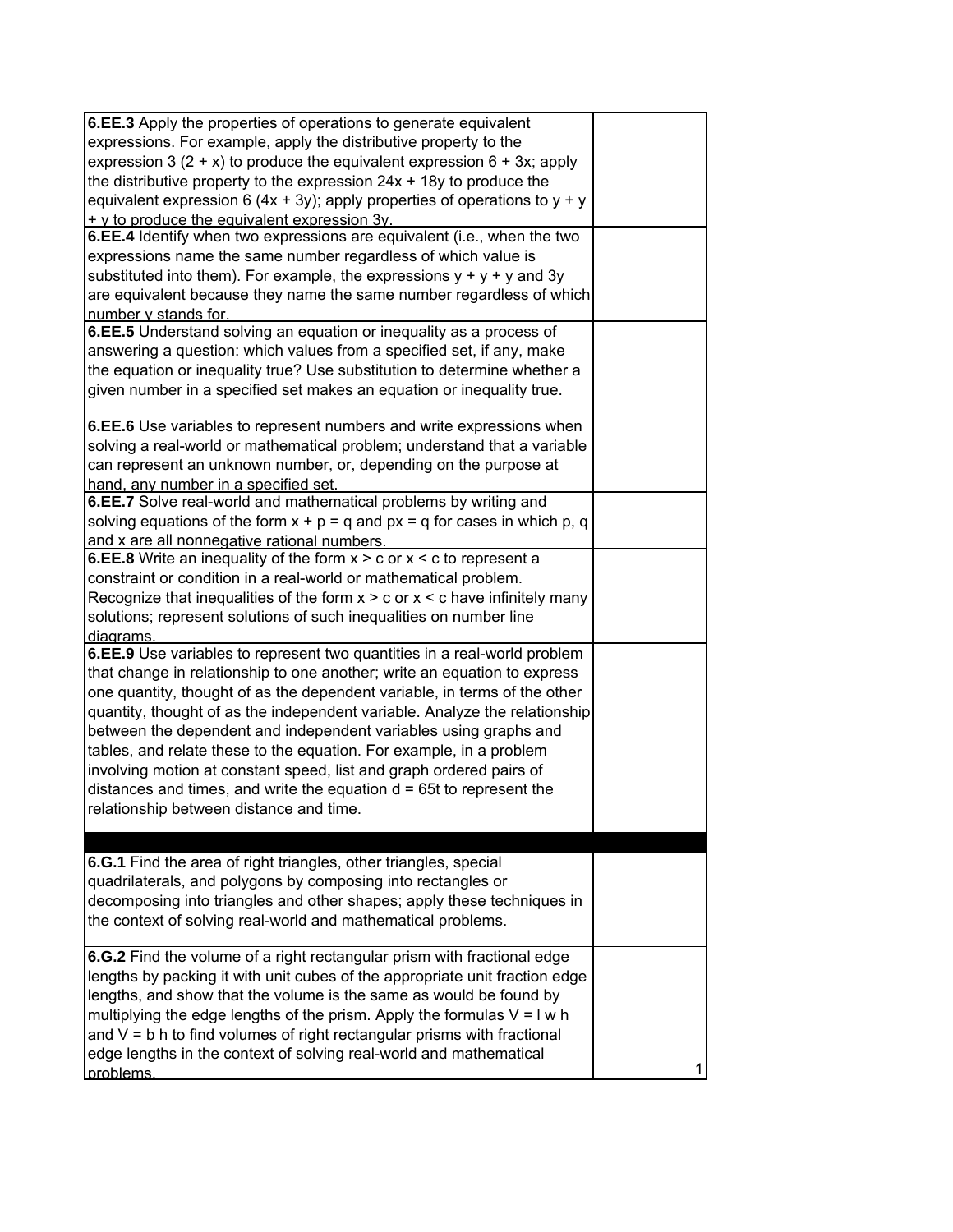| 6.G.3 Draw polygons in the coordinate plane given coordinates for the<br>vertices; use coordinates to find the length of a side joining points with<br>the same first coordinate or the same second coordinate. Apply these<br>techniques in the context of solving real-world and mathematical<br>problems.                                              |    |
|-----------------------------------------------------------------------------------------------------------------------------------------------------------------------------------------------------------------------------------------------------------------------------------------------------------------------------------------------------------|----|
| 6.G.4 Represent three-dimensional figures using nets made up of                                                                                                                                                                                                                                                                                           |    |
| rectangles and triangles, and use the nets to find the surface area of<br>these figures. Apply these techniques in the context of solving real-world<br>and mathematical problems.                                                                                                                                                                        |    |
|                                                                                                                                                                                                                                                                                                                                                           |    |
| 6.SP.1 Recognize a statistical question as one that anticipates variability<br>in the data related to the question and accounts for it in the answers. For<br>example, "How old am I?" is not a statistical question, but "How old are<br>the students in my school?" is a statistical question because one<br>anticipates variability in students' ages. |    |
| 6.SP.2 Understand that a set of data collected to answer a statistical                                                                                                                                                                                                                                                                                    |    |
| question has a distribution which can be described by its center, spread,<br>and overall shape.                                                                                                                                                                                                                                                           |    |
| 6.SP.3 Recognize that a measure of center for a numerical data set                                                                                                                                                                                                                                                                                        |    |
| summarizes all of its values with a single number, while a measure of<br>variation describes how its values vary with a single number.                                                                                                                                                                                                                    |    |
|                                                                                                                                                                                                                                                                                                                                                           |    |
| 6.SP.4 Display numerical data in plots on a number line, including dot<br>plots, histograms, and box plots.                                                                                                                                                                                                                                               |    |
| 6.SP.5a Reporting the number of observations.                                                                                                                                                                                                                                                                                                             |    |
| 6.SP.5b Describing the nature of the attribute under investigation,<br>including how it was measured and its units of measurement.                                                                                                                                                                                                                        |    |
| 6.SP.5c Giving quantitative measures of center (median and/or mean)                                                                                                                                                                                                                                                                                       |    |
| and variability (interquartile range and/or mean absolute deviation), as                                                                                                                                                                                                                                                                                  |    |
| well as describing any overall pattern and any striking deviations from                                                                                                                                                                                                                                                                                   |    |
| the overall pattern with reference to the context in which the data were                                                                                                                                                                                                                                                                                  |    |
| gathered.                                                                                                                                                                                                                                                                                                                                                 |    |
| 6.SP.5d Relating the choice of measures of center and variability to the                                                                                                                                                                                                                                                                                  |    |
| shape of the data distribution and the context in which the data were<br>gathered.                                                                                                                                                                                                                                                                        |    |
|                                                                                                                                                                                                                                                                                                                                                           |    |
| <b>Total</b>                                                                                                                                                                                                                                                                                                                                              | 42 |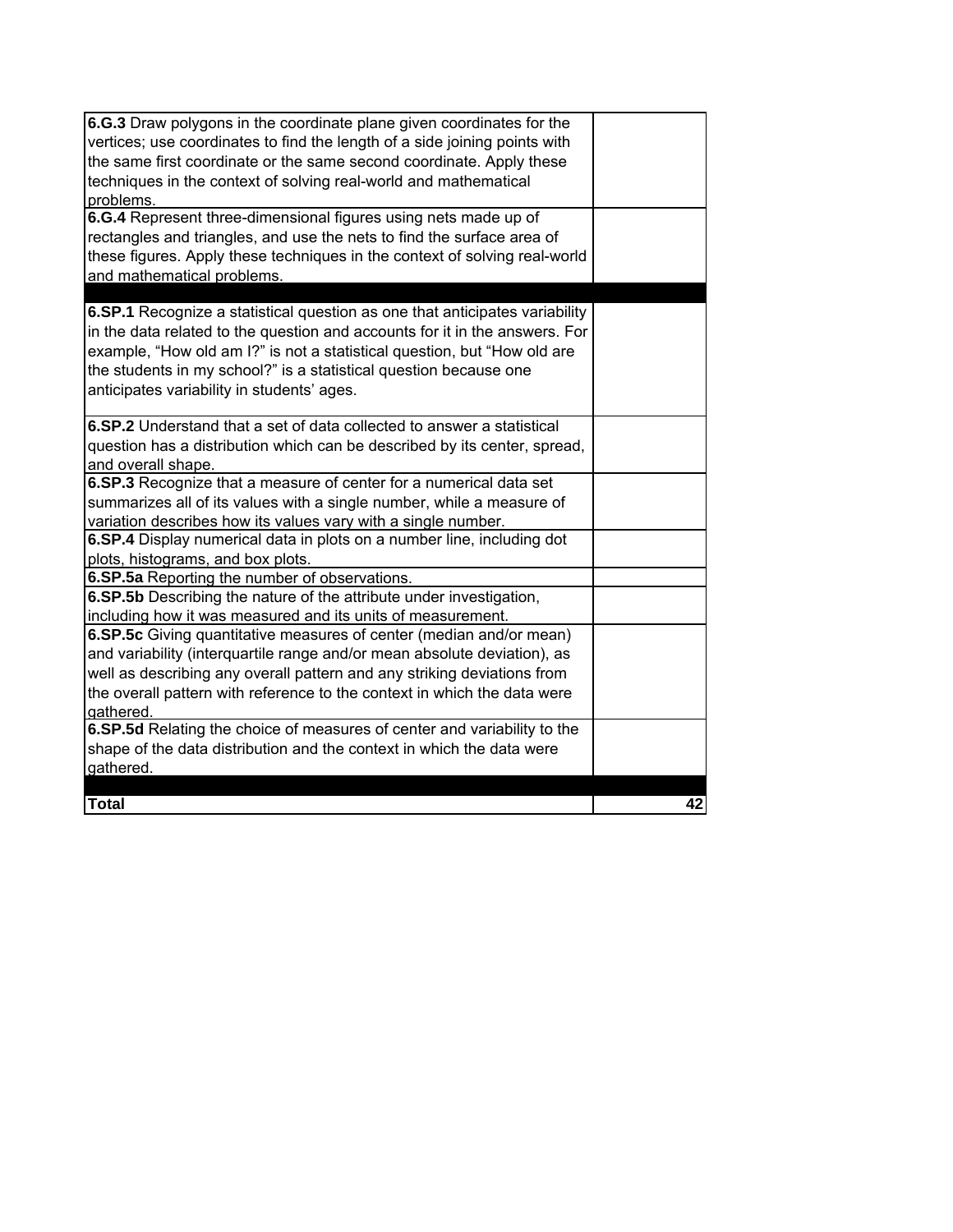| <b>GRADE 7 BENCHMARK ASSESSMENT 2012-2013</b>                                               |                         |
|---------------------------------------------------------------------------------------------|-------------------------|
| <b>Common Core State Standard</b>                                                           | <b>Benchmark 1</b>      |
| <b>7.RP.1</b> Compute unit rates associated with ratios of fractions, including ratios of   |                         |
| lengths, areas and other quantities measured in like or different units. For example,       |                         |
| if a person walks 1/2 mile in each 1/4 hour, compute the unit rate as the complex           |                         |
| fraction 1/2/1/4 miles per hour, equivalently 2 miles per hour.                             |                         |
| 7.RP.2a Decide whether two quantities are in a proportional relationship, e.g., by          |                         |
| testing for equivalent ratios in a table or graphing on a coordinate plane and              |                         |
| observing whether the graph is a straight line through the origin.                          |                         |
| 7.RP.2b Identify the constant of proportionality (unit rate) in tables, graphs,             |                         |
| equations, diagrams, and verbal descriptions of proportional relationships.                 |                         |
| 7.RP.2c Represent proportional relationships by equations. For example, if total            |                         |
| cost t is proportional to the number n of items purchased at a constant price p, the        |                         |
| relationship between the total cost and the number of items can be expressed as t =         |                         |
| pn.                                                                                         |                         |
| <b>7.RP.2d</b> Explain what a point $(x, y)$ on the graph of a proportional relationship    |                         |
| means in terms of the situation, with special attention to the points $(0, 0)$ and $(1, r)$ |                         |
| where r is the unit rate.                                                                   |                         |
| 7.RP.3 Use proportional relationships to solve multistep ratio and percent problems.        |                         |
| Examples: simple interest, tax, markups and markdowns, gratuities and                       |                         |
| commissions, fees, percent increase and decrease, percent error.                            |                         |
|                                                                                             |                         |
| 7.NS.1a Describe situations in which opposite quantities combine to make 0. For             |                         |
| example, a hydrogen atom has 0 charge because its two constituents are oppositely           |                         |
| charged.                                                                                    | $\overline{\mathbf{c}}$ |
| <b>7.NS.1b</b> Understand $p + q$ as the number located a distance $ q $ from p, in the     |                         |
| positive or negative direction depending on whether q is positive or negative. Show         |                         |
| that a number and its opposite have a sum of 0 (are additive inverses). Interpret           |                         |
| sums of rational numbers by describing real-world contexts.                                 | $\overline{\mathbf{4}}$ |
| 7.NS.1c Understand subtraction of rational numbers as adding the additive inverse,          |                         |
| $p - q = p + (-q)$ . Show that the distance between two rational numbers on the             |                         |
| number line is the absolute value of their difference, and apply this principle in real-    |                         |
| world contexts.                                                                             | $\mathbf 2$             |
| 7.NS.1d Apply properties of operations as strategies to add and subtract rational           |                         |
| numbers.                                                                                    | $\,6$                   |
| 7.NS.2a Understand that multiplication is extended from fractions to rational               |                         |
| numbers by requiring that operations continue to satisfy the properties of operations.      |                         |
| particularly the distributive property, leading to products such as $(-1)(-1) = 1$ and      |                         |
| the rules for multiplying signed numbers. Interpret products of rational numbers by         |                         |
| describing real-world contexts.                                                             | 1                       |
| 7.NS.2b Understand that integers can be divided, provided that the divisor is not           | 1                       |
| 7.NS.2c Apply properties of operations as strategies to multiply and divide rational        |                         |
| numbers.                                                                                    | 5                       |
| 7.NS.2d Convert a rational number to a decimal using long division; know that the           |                         |
| decimal form of a rational number terminates in 0s or eventually repeats.                   | $\boldsymbol{2}$        |
| 7.NS.3 Solve real-world and mathematical problems involving the four operations             |                         |
| with rational numbers. (Computations with rational numbers extend the rules for             |                         |
| manipulating fractions to complex fractions.)                                               | 6                       |
|                                                                                             |                         |
| 7.EE.1 Apply properties of operations as strategies to add, subtract, factor, and           |                         |
| expand linear expressions with rational coefficients.                                       |                         |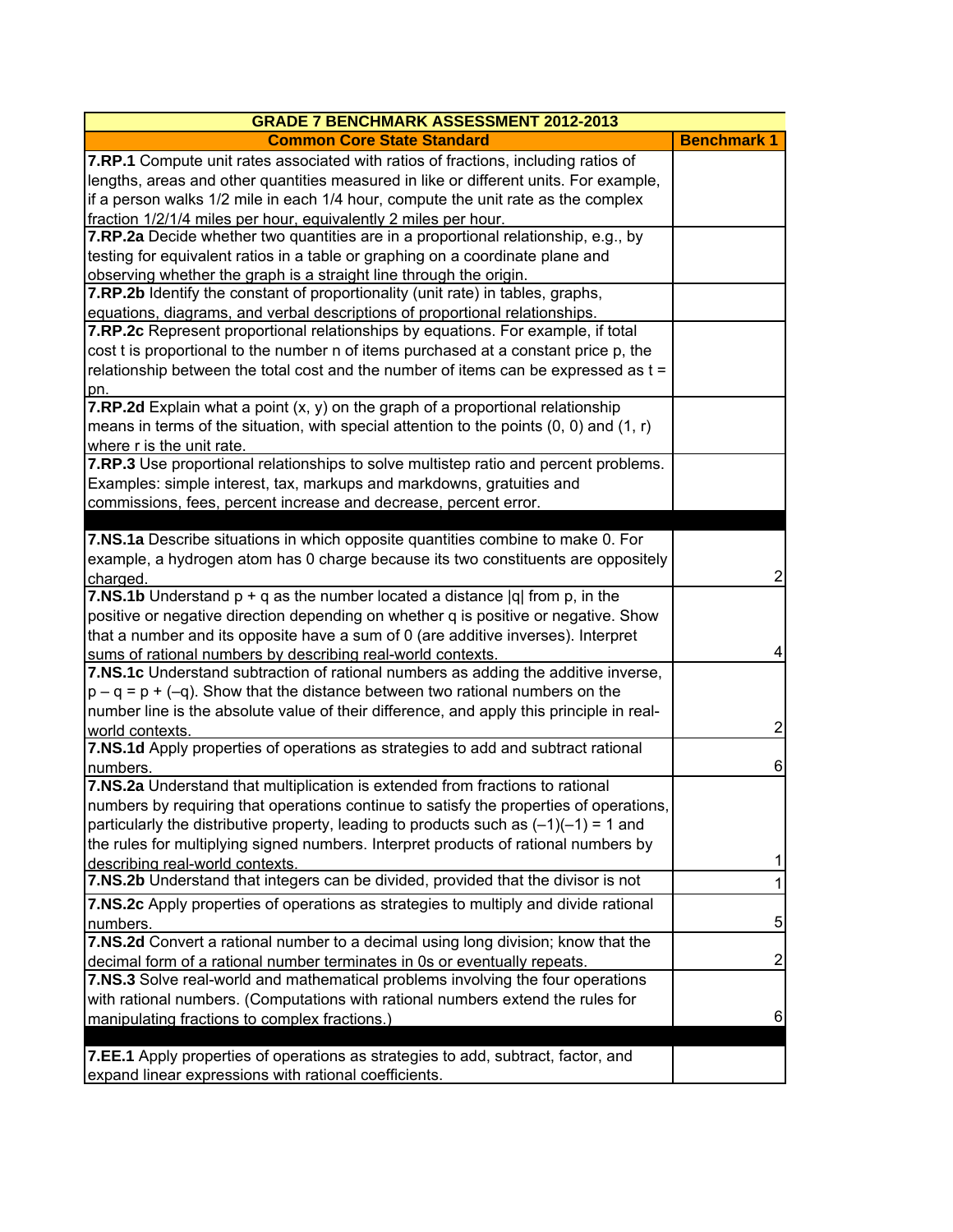| 7.EE.2 Understand that rewriting an expression in different forms in a problem<br>context can shed light on the problem and how the quantities in it are related. For<br>example, $a + 0.05a = 1.05a$ means that "increase by 5%" is the same as "multiply by<br>1.05."                                                                                                                                                                                                                                                                                                                                                                                                                                                                                                                                                              |   |
|--------------------------------------------------------------------------------------------------------------------------------------------------------------------------------------------------------------------------------------------------------------------------------------------------------------------------------------------------------------------------------------------------------------------------------------------------------------------------------------------------------------------------------------------------------------------------------------------------------------------------------------------------------------------------------------------------------------------------------------------------------------------------------------------------------------------------------------|---|
| 7.EE.3 Solve multi-step real-life and mathematical problems posed with positive and<br>negative rational numbers in any form (whole numbers, fractions, and decimals),<br>using tools strategically. Apply properties of operations to calculate with numbers in<br>any form; convert between forms as appropriate; and assess the reasonableness of<br>answers using mental computation and estimation strategies. For example: If a<br>woman making \$25 an hour gets a 10% raise, she will make an additional 1/10 of<br>her salary an hour, or \$2.50, for a new salary of \$27.50. If you want to place a towel<br>bar 9 3/4 inches long in the center of a door that is 27 1/2 inches wide, you will need<br>to place the bar about 9 inches from each edge; this estimate can be used as a<br>check on the exact computation. | 4 |
| 7.EE.4a Solve word problems leading to equations of the form $px + q = r$ and $p(x +$<br>$q$ ) = r, where p, q, and r are specific rational numbers. Solve equations of these<br>forms fluently. Compare an algebraic solution to an arithmetic solution, identifying<br>the sequence of the operations used in each approach. For example, the perimeter<br>of a rectangle is 54 cm. Its length is 6 cm. What is its width?                                                                                                                                                                                                                                                                                                                                                                                                         |   |
| <b>7.EE.4b</b> Solve word problems leading to inequalities of the form $px + q > r$ or $px + q$<br>< r, where p, q, and r are specific rational numbers. Graph the solution set of the<br>inequality and interpret it in the context of the problem. For example: As a<br>salesperson, you are paid \$50 per week plus \$3 per sale. This week you want your<br>pay to be at least \$100. Write an inequality for the number of sales you need to<br>make, and describe the solutions.                                                                                                                                                                                                                                                                                                                                               |   |
| 7.G.1 Solve problems involving scale drawings of geometric figures, including<br>computing actual lengths and areas from a scale drawing and reproducing a scale<br>drawing at a different scale.                                                                                                                                                                                                                                                                                                                                                                                                                                                                                                                                                                                                                                    |   |
|                                                                                                                                                                                                                                                                                                                                                                                                                                                                                                                                                                                                                                                                                                                                                                                                                                      |   |
| 7.G.2 Draw (freehand, with ruler and protractor, and with technology) geometric<br>shapes with given conditions. Focus on constructing triangles from three measures<br>of angles or sides, noticing when the conditions determine a unique triangle, more<br>than one triangle, or no triangle.                                                                                                                                                                                                                                                                                                                                                                                                                                                                                                                                     |   |
| 7.G.3 Describe the two-dimensional figures that result from slicing three-<br>dimensional figures, as in plane sections of right rectangular prisms and right<br>rectangular pyramids.                                                                                                                                                                                                                                                                                                                                                                                                                                                                                                                                                                                                                                               |   |
| 7.G.4 Know the formulas for the area and circumference of a circle and use them to<br>solve problems; give an informal derivation of the relationship between the<br>circumference and area of a circle.                                                                                                                                                                                                                                                                                                                                                                                                                                                                                                                                                                                                                             |   |
| 7.G.5 Use facts about supplementary, complementary, vertical, and adjacent angles<br>in a multi-step problem to write and solve simple equations for an unknown angle in<br>a figure.                                                                                                                                                                                                                                                                                                                                                                                                                                                                                                                                                                                                                                                |   |
| 7.G.6 Solve real-world and mathematical problems involving area, volume and<br>surface area of two- and three-dimensional objects composed of triangles,<br>quadrilaterals, polygons, cubes, and right prisms.                                                                                                                                                                                                                                                                                                                                                                                                                                                                                                                                                                                                                       |   |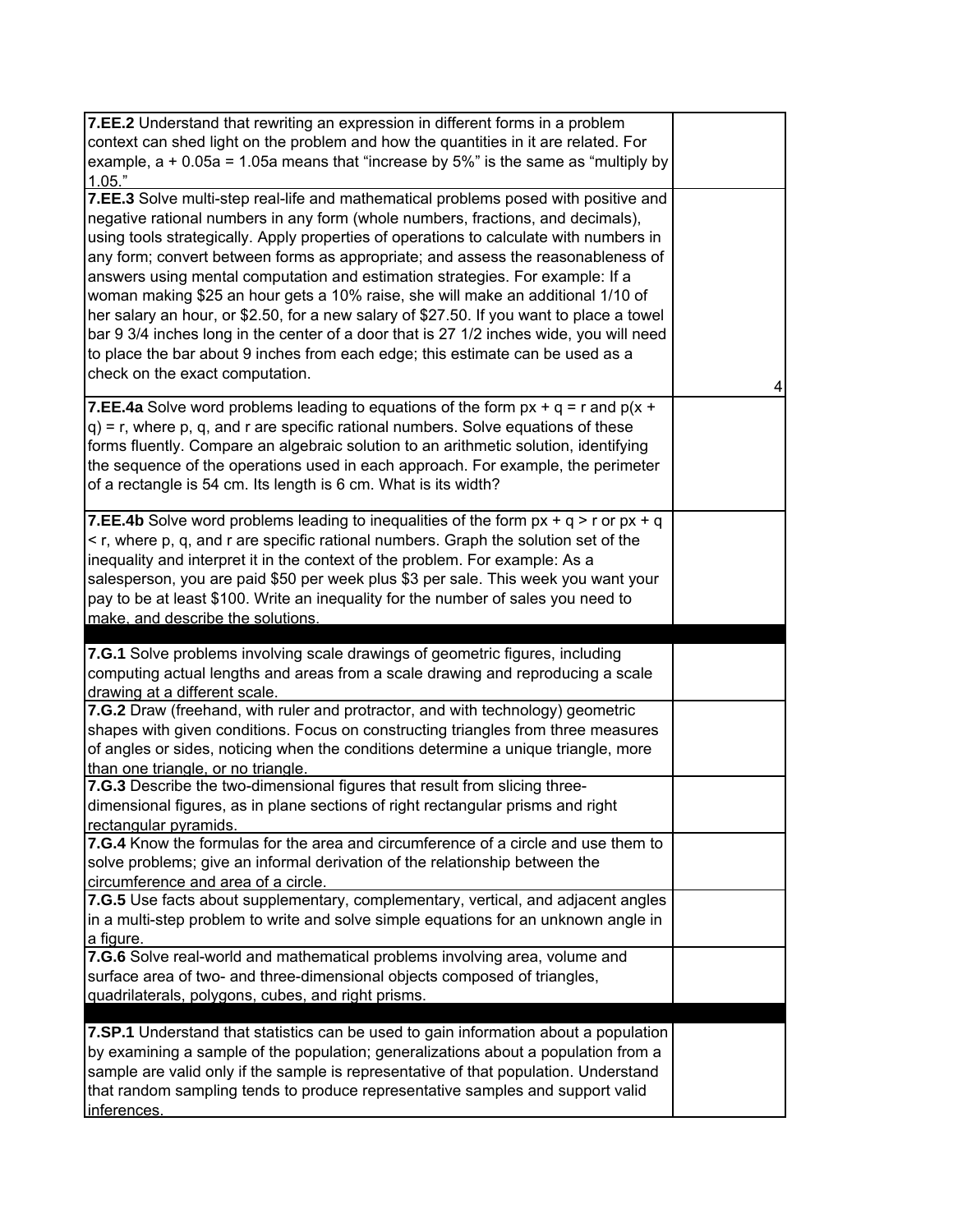| 7.SP.2 Use data from a random sample to draw inferences about a population with<br>an unknown characteristic of interest. Generate multiple samples (or simulated<br>samples) of the same size to gauge the variation in estimates or predictions. For<br>example, estimate the mean word length in a book by randomly sampling words<br>from the book; predict the winner of a school election based on randomly sampled<br>survey data. Gauge how far off the estimate or prediction might be.                                                 |    |
|--------------------------------------------------------------------------------------------------------------------------------------------------------------------------------------------------------------------------------------------------------------------------------------------------------------------------------------------------------------------------------------------------------------------------------------------------------------------------------------------------------------------------------------------------|----|
| 7.SP.3 Informally assess the degree of visual overlap of two numerical data<br>distributions with similar variabilities, measuring the difference between the centers<br>by expressing it as a multiple of a measure of variability. For example, the mean<br>height of players on the basketball team is 10 cm greater than the mean height of<br>players on the soccer team, about twice the variability (mean absolute deviation) on<br>either team; on a dot plot, the separation between the two distributions of heights is<br>noticeable. |    |
| 7.SP.4 Use measures of center and measures of variability for numerical data from<br>random samples to draw informal comparative inferences about two populations.<br>For example, decide whether the words in a chapter of a seventh-grade science<br>book are generally longer than the words in a chapter of a fourth-grade science<br>book.                                                                                                                                                                                                  |    |
| 7.SP.5 Understand that the probability of a chance event is a number between 0<br>and 1 that expresses the likelihood of the event occurring. Larger numbers indicate<br>greater likelihood. A probability near 0 indicates an unlikely event, a probability<br>around $\frac{1}{2}$ indicates an event that is neither unlikely nor likely, and a probability near<br>1 indicates a likely event.                                                                                                                                               |    |
| 7.SP.6 Approximate the probability of a chance event by collecting data on the<br>chance process that produces it and observing its long-run relative frequency, and<br>predict the approximate relative frequency given the probability. For example, when<br>rolling a number cube 600 times, predict that a 3 or 6 would be rolled roughly 200<br>times, but probably not exactly 200 times.                                                                                                                                                  |    |
| 7.SP.7a Develop a uniform probability model by assigning equal probability to all<br>outcomes, and use the model to determine probabilities of events. For example, if a<br>student is selected at random from a class, find the probability that Jane will be<br>selected and the probability that a girl will be selected.                                                                                                                                                                                                                     |    |
| 7.SP.7b Develop a probability model (which may not be uniform) by observing<br>frequencies in data generated from a chance process. For example, find the<br>approximate probability that a spinning penny will land heads up or that a tossed<br>paper cup will land open-end down. Do the outcomes for the spinning penny appear<br>to be equally likely based on the observed frequencies?                                                                                                                                                    |    |
| 7.SP.8a Understand that, just as with simple events, the probability of a compound<br>event is the fraction of outcomes in the sample space for which the compound event<br>occurs.                                                                                                                                                                                                                                                                                                                                                              |    |
| 7.SP.8b Represent for compound events using methods such as organized lists,<br>tables and tree diagrams. For an event described in everyday language (e.g.,<br>"rolling double sixes"), identify the outcomes in the sample space which compose<br>the event.                                                                                                                                                                                                                                                                                   |    |
| 7.SP.8c Design and use a simulation to generate frequencies for compound events.<br>For example, use random digits as a simulation tool to approximate the answer to<br>the question: If 40% of donors have type A blood, what is the probability that it will<br>take at least 4 donors to find one with type A blood?                                                                                                                                                                                                                          |    |
| Total                                                                                                                                                                                                                                                                                                                                                                                                                                                                                                                                            | 33 |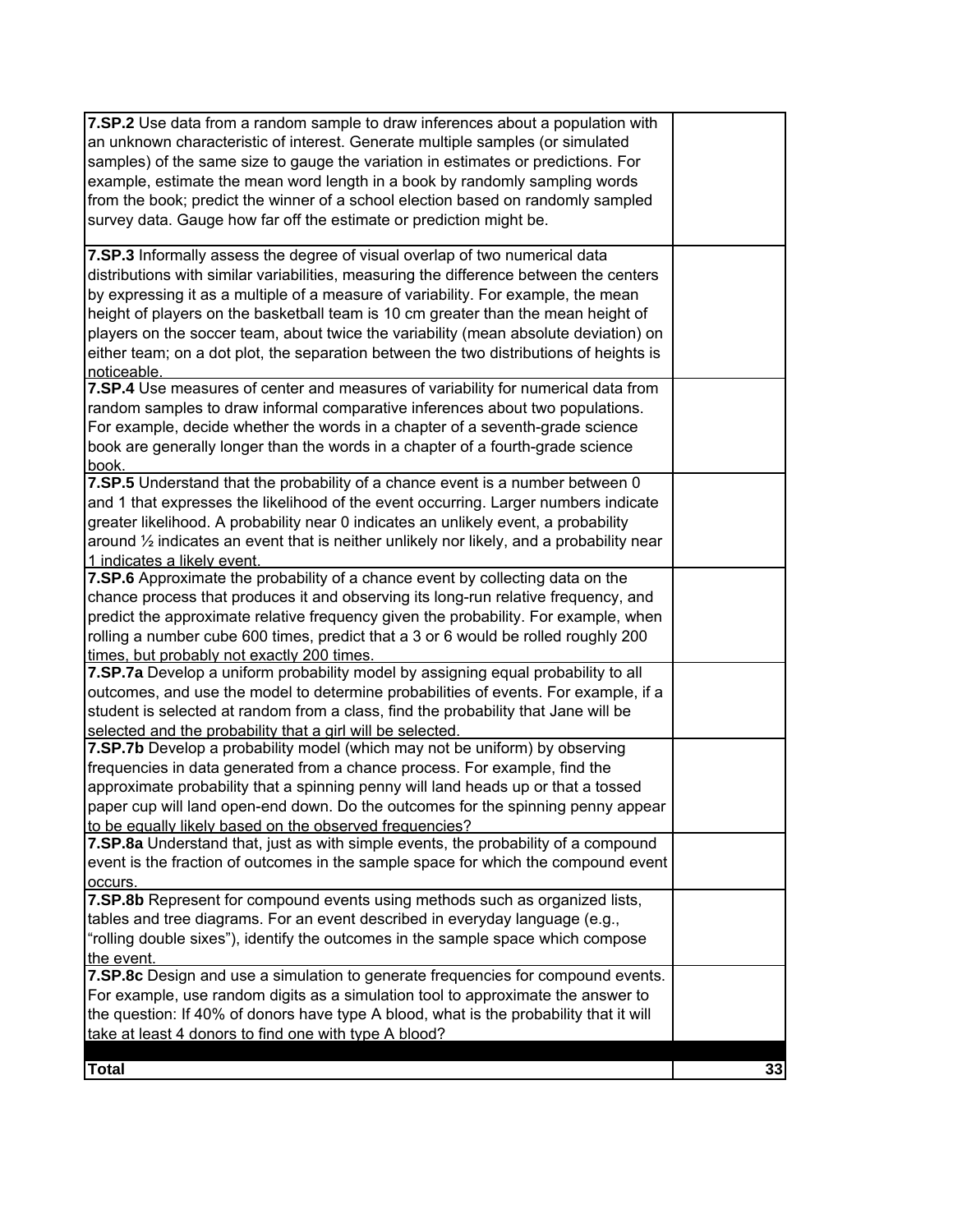| <b>GRADE 8 BENCHMARK ASSESSMENT 2012-2013</b>                                                                                                                                                                                                                                                                                                                                                                                     |                    |
|-----------------------------------------------------------------------------------------------------------------------------------------------------------------------------------------------------------------------------------------------------------------------------------------------------------------------------------------------------------------------------------------------------------------------------------|--------------------|
| <b>Common Core State Standard</b>                                                                                                                                                                                                                                                                                                                                                                                                 | <b>Benchmark 1</b> |
| 8.NS.1 Know that numbers that are not rational are called irrational. Understand<br>informally that every number has a decimal expansion; for rational numbers show<br>that the decimal expansion repeats eventually, and convert a decimal expansion<br>which repeats eventually into a rational number.                                                                                                                         |                    |
| 8.NS.2 Use rational approximations of irrational numbers to compare the size of<br>irrational numbers, locate them approximately on a number line diagram, and                                                                                                                                                                                                                                                                    |                    |
| estimate the value of expressions (e.g., $\pi^2$ ). For example, by truncating the decimal<br>expansion of $\sqrt{2}$ , show that $\sqrt{2}$ is between 1 and 2, then between 1.4 and 1.5, and<br>explain how to continue on to get better approximations.                                                                                                                                                                        |                    |
| 8.EE.1 Know and apply the properties of integer exponents to generate equivalent<br>numerical expressions. For example, $3^2 \times 3^{-5} = 3^{-3} = 1/3^3 = 1/27$ .                                                                                                                                                                                                                                                             |                    |
| 8.EE.2 Use square root and cube root symbols to represent solutions to equations<br>of the form $x^2 = p$ and $x^3 = p$ , where p is a positive rational number. Evaluate<br>square roots of small perfect squares and cube roots of small perfect cubes. Know<br>that $\sqrt{2}$ is irrational.                                                                                                                                  |                    |
| 8.EE.3 Use numbers expressed in the form of a single digit times an integer power<br>of 10 to estimate very large or very small quantities, and to express how many times<br>as much one is than the other. For example, estimate the population of the United<br>States as 3 x 10 <sup>8</sup> and the population of the world as 7 x 10 <sup>9</sup> , and determine that<br>the world population is more than 20 times larger. |                    |
| 8.EE.4 Perform operations with numbers expressed in scientific notation, including<br>problems where both decimal and scientific notation are used. Use scientific<br>notation and choose units of appropriate size for measurements of very large or<br>very small quantities (e.g., use millimeters per year for seafloor spreading). Interpret<br>scientific notation that has been generated by technology.                   |                    |
| 8.EE.5 Graph proportional relationships, interpreting the unit rate as the slope of the<br>graph. Compare two different proportional relationships represented in different<br>ways. For example, compare a distance-time graph to a distance-time equation to<br>determine which of two moving objects has greater speed.                                                                                                        |                    |
| <b>8.EE.6</b> Use similar triangles to explain why the slope $m$ is the same between any<br>two distinct points on a non-vertical line in the coordinate plane; derive the equation<br>$y = mx$ for a line through the origin and the equation $y = mx + b$ for a line<br>intercepting the vertical axis at b.                                                                                                                    |                    |
| 8.EE.7a Give examples of linear equations in one variable with one solution,<br>infinitely many solutions, or no solutions. Show which of these possibilities is the<br>case by successively transforming the given equation into simpler forms, until an<br>equivalent equation of the form $x = a$ , $a = a$ , or $a = b$ results (where a and b are<br>different numbers).                                                     |                    |
| 8.EE.7b Solve linear equations with rational number coefficients, including<br>equations whose solutions require expanding expressions using the distributive<br>property and collecting like terms.                                                                                                                                                                                                                              |                    |
| 8.EE.8a Understand that solutions to a system of two linear equations in two<br>variables correspond to points of intersection of their graphs, because points of<br>intersection satisfy both equations simultaneously.                                                                                                                                                                                                          |                    |
| 8.EE.8b Solve systems of two linear equations in two variables algebraically, and<br>estimate solutions by graphing the equations. Solve simple cases by inspection. For<br>example, $3x + 2y = 5$ and $3x + 2y = 6$ have no solution because $3x + 2y$ cannot<br>simultaneously be 5 and 6.                                                                                                                                      |                    |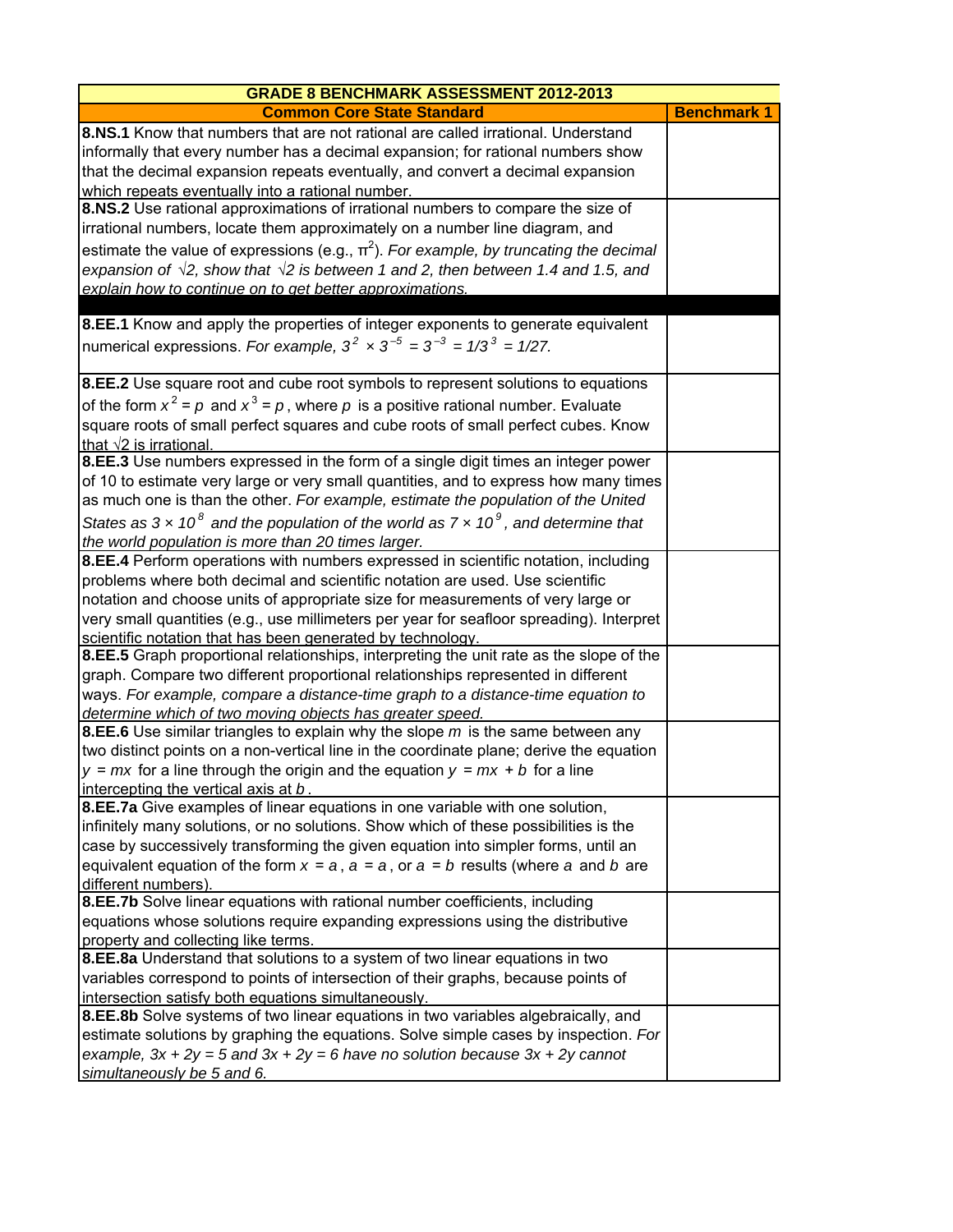| 8.EE.8c Solve real-world and mathematical problems leading to two linear                               |                |
|--------------------------------------------------------------------------------------------------------|----------------|
| equations in two variables. For example, given coordinates for two pairs of points,                    |                |
| determine whether the line through the first pair of points intersects the line through                |                |
| the second pair.                                                                                       |                |
| 8.F.1 Understand that a function is a rule that assigns to each input exactly one                      |                |
| output. The graph of a function is the set of ordered pairs consisting of an input and                 |                |
| the corresponding output.                                                                              | 4              |
| 8.F.2 Compare properties of two functions each represented in a different way                          |                |
| (algebraically, graphically, numerically in tables, or by verbal descriptions). For                    |                |
| example, given a linear function represented by a table of values and a linear                         |                |
| function represented by an algebraic expression, determine which function has the                      |                |
| greater rate of change.                                                                                | 5              |
| 8.F.3 Interpret the equation $y = mx + b$ as defining a linear function, whose graph is                |                |
| a straight line; give examples of functions that are not linear. For example, the                      |                |
| function $A = s^2$ giving the area of a square as a function of its side length is not                 |                |
| linear because its graph contains the points $(1,1)$ , $(2,4)$ and $(3,9)$ , which are not on          |                |
| a straight line.                                                                                       |                |
| 8.F.4 Construct a function to model a linear relationship between two quantities.                      |                |
| Determine the rate of change and initial value of the function from a description of a                 |                |
| relationship or from two $(x, y)$ values, including reading these from a table or from a               |                |
| graph. Interpret the rate of change and initial value of a linear function in terms of                 |                |
| the situation it models, and in terms of its graph or a table of values.                               |                |
| 8.F.5 Describe qualitatively the functional relationship between two quantities by                     |                |
| analyzing a graph (e.g., where the function is increasing or decreasing, linear or                     |                |
| nonlinear). Sketch a graph that exhibits the qualitative features of a function that has               |                |
| been described verbally                                                                                |                |
|                                                                                                        |                |
|                                                                                                        |                |
| 8.G.1a Lines are taken to lines, and line segments to line segments of the same                        |                |
| length.                                                                                                |                |
| 8.G.1b Angles are taken to angles of the same measure.                                                 |                |
| 8.G.1c Parallel lines are taken to parallel lines.                                                     |                |
| 8.G.2 Understand that a two-dimensional figure is congruent to another if the                          |                |
| second can be obtained from the first by a sequence of rotations, reflections, and                     |                |
| translations; given two congruent figures, describe a sequence that exhibits the                       |                |
| congruence between them.                                                                               | $\overline{7}$ |
| 8.G.3 Describe the effect of dilations, translations, rotations, and reflections on two-               |                |
| dimensional figures using coordinates.                                                                 | 6              |
| 8.G.4 Understand that a two-dimensional figure is similar to another if the second                     |                |
| can be obtained from the first by a sequence of rotations, reflections, translations,                  |                |
| and dilations; given two similar two-dimensional figures, describe a sequence that                     |                |
| exhibits the similarity between them.                                                                  | 5              |
| 8.G.5 Use informal arguments to establish facts about the angle sum and exterior                       |                |
| angle of triangles, about the angles created when parallel lines are cut by a                          |                |
| transversal, and the angle-angle criterion for similarity of triangles. For example,                   |                |
| arrange three copies of the same triangle so that the sum of the three angles                          |                |
| appears to form a line, and give an argument in terms of transversals why this is so                   | 2              |
| <b>8.G.6</b> Explain a proof of the Pythagorean Theorem and its converse.                              |                |
| 8.G.7 Apply the Pythagorean Theorem to determine unknown side lengths in right                         |                |
| triangles in real-world and mathematical problems in two and three dimensions.                         |                |
|                                                                                                        |                |
| 8.G.8 Apply the Pythagorean Theorem to find the distance between two points in a<br>coordinate system. |                |